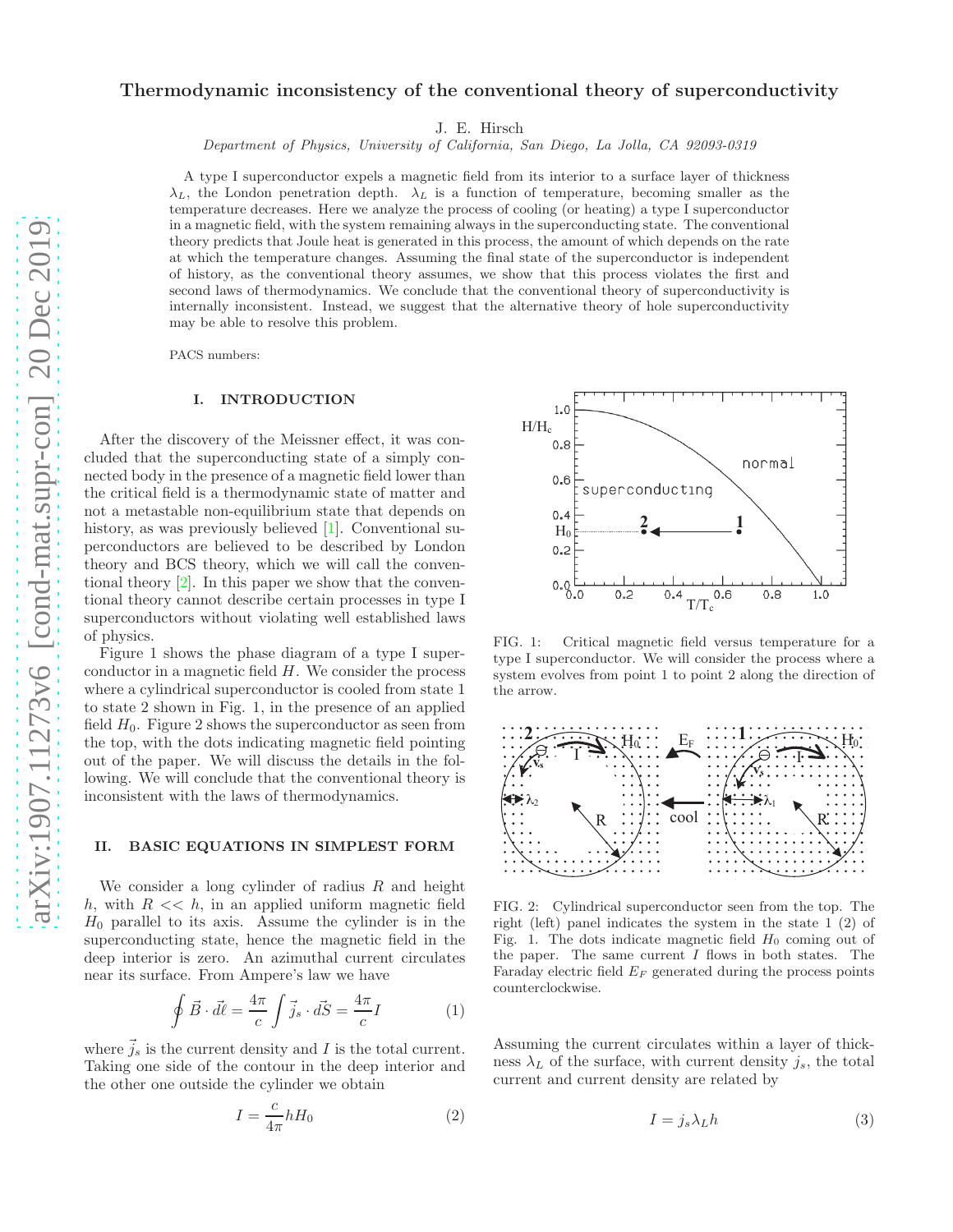hence the current density is

$$
j_s = \frac{c}{4\pi\lambda_L} H_0.
$$
\n(4)

The London penetration depth varies with temperature, becoming smaller as the temperature decreases. From Eq. (4) we see that the supercurrent density increases as the temperature is lowered, but since it flows in an increasingly thinner layer the total current Eq. (2) is independent of temperature.

The current density is related to the superfluid density  $n_s$  and the superfluid velocity  $\vec{v}_s$  by

$$
\vec{j}_s = n_s e \vec{v}_s \tag{5}
$$

with e the electron charge, and within London-BCS theory the superfluid velocity is given by [\[2](#page-22-1)]

$$
\vec{v}_s = -\frac{e}{m_e c} \vec{A} \tag{6}
$$

where  $\overrightarrow{A}$  is the magnetic vector potential. For simplicity we ignore any difference between bare mass  $m_e$  and effective mass [\[3\]](#page-22-2), this will not affect our results. From Eqs.  $(5)$  and  $(6)$ 

$$
\vec{j}_s = -\frac{n_s e^2}{m_e c} \vec{A} \tag{7}
$$

so that

$$
\vec{\nabla} \times \vec{j}_s = -\frac{n_s e^2}{m_e c} \vec{B}
$$
 (8)

with  $\vec{B} = \vec{\nabla} \times \vec{A}$ . From Ampere's law in differential form

$$
\vec{\nabla} \times \vec{B} = \frac{4\pi}{c} \vec{j}_s \tag{9}
$$

taking the curl on both sides and using Eq. (8)

$$
\nabla^2 \vec{B} = \frac{4\pi n_s e^2}{m_e c^2} \vec{B} = \frac{1}{\lambda_L^2} \vec{B}.
$$
 (10)

so that the magnetic field and the supercurrent decay to zero exponentially in the interior over distance  $\lambda_L$ , given in Eq. (10) as a function of superfluid density  $n_s$ . From Eq. (10)

$$
n_s \lambda_L^2 = \frac{m_e c^2}{4\pi e^2}.
$$
\n(11)

As the temperature is lowered,  $n_s$  increases and  $\lambda_L$  decreases keeping the product in Eq. (11) constant. BCS theory provides equations that give the temperature dependence of  $\lambda_L$ . The BCS prediction is very close to the behavior predicted by the two-fluid model [\[1](#page-22-0)]

$$
\frac{1}{\lambda_L(T)^2} = \frac{1}{\lambda_L(0)^2} (1 - (\frac{T}{T_c})^4)
$$
 (12)

except at very low temperatures where BCS predicts exponential rather than power-law temperature dependence [\[2](#page-22-1)]. However we will not be interested in that regime, and will use Eq. (12) in this paper for simplicity.

From Eq. (6), using Stokes' theorem and the fact that the supercurrent flows in the surface layer of thickness  $\lambda_L$ we obtain for the magnitude of the superfluid velocity

$$
v_s = -\frac{e\lambda_L}{m_e c}B\tag{13}
$$

so the superfluid velocity decreases as the temperature is lowered and  $\lambda_L$  decreases. The magnitude of the current density in terms of the magnetic field is given by

$$
j_s = \frac{n_s e^2}{m_e c} \lambda_L B = \frac{c}{4\pi\lambda_L} B.
$$
 (14)

We will also be interested in the mechanical angular momentum carried by the electrons in the supercurrent. The mechanical momentum density of electrons at position  $\vec{r}$  is [\[4](#page-22-3)]

$$
\vec{\mathcal{P}}(\vec{r}) = \frac{m_e}{e} \vec{j}_s(\vec{r}) \tag{15}
$$

where  $\vec{j}_s(\vec{r})$  is the current density at position  $\vec{r}$ . Assuming the supercurrent circulates on the surface layer of thickness  $\lambda_L$  and using Eqs. (5), (11) and (13) the total mechanical angular momentum of the electrons in the supercurrent is, assuming  $\lambda_L \ll R$ 

$$
\vec{L}_e = -\frac{m_e c}{2e} hR^2 H \hat{z}
$$
\n(16)

so that the total electronic angular momentum does not change with temperature. Consequently we can conclude by momentum conservation that the body as a whole does not change its angular momentum when the system is cooled.

## III. THE PROCESS AND THE QUESTIONS

We consider the process shown in Fig. 1, where a superconducting cylinder in a magnetic field is cooled from initial temperature  $T_1$  to finite temperature  $T_2$ . The London penetration depth changes from  $\lambda_L(T_1) \equiv \lambda_1$  to  $\lambda_L(T_2) \equiv \lambda_2$ , with  $\lambda_2 < \lambda_1$ .

During this process, magnetic field is expelled, since initially it penetrates up to radius  $r_1 \sim R-\lambda_1$  and at the end only to radius  $r_2 \sim R - \lambda_2$ , as shown schematically in Fig. 2. In other words, the field was expelled from the region  $R - \lambda_1 < r < R - \lambda_2$ , a ring of thickness  $\lambda_1 - \lambda_2$ . This gives rise to a Faraday electric field  $E_F$ pointing in counterclockwise direction that is determined by Faraday's law,

$$
\oint \vec{E}_F \cdot \vec{d\ell} = -\frac{1}{c} \frac{\partial}{\partial t} \int \vec{B} \cdot \vec{dS} \tag{17}
$$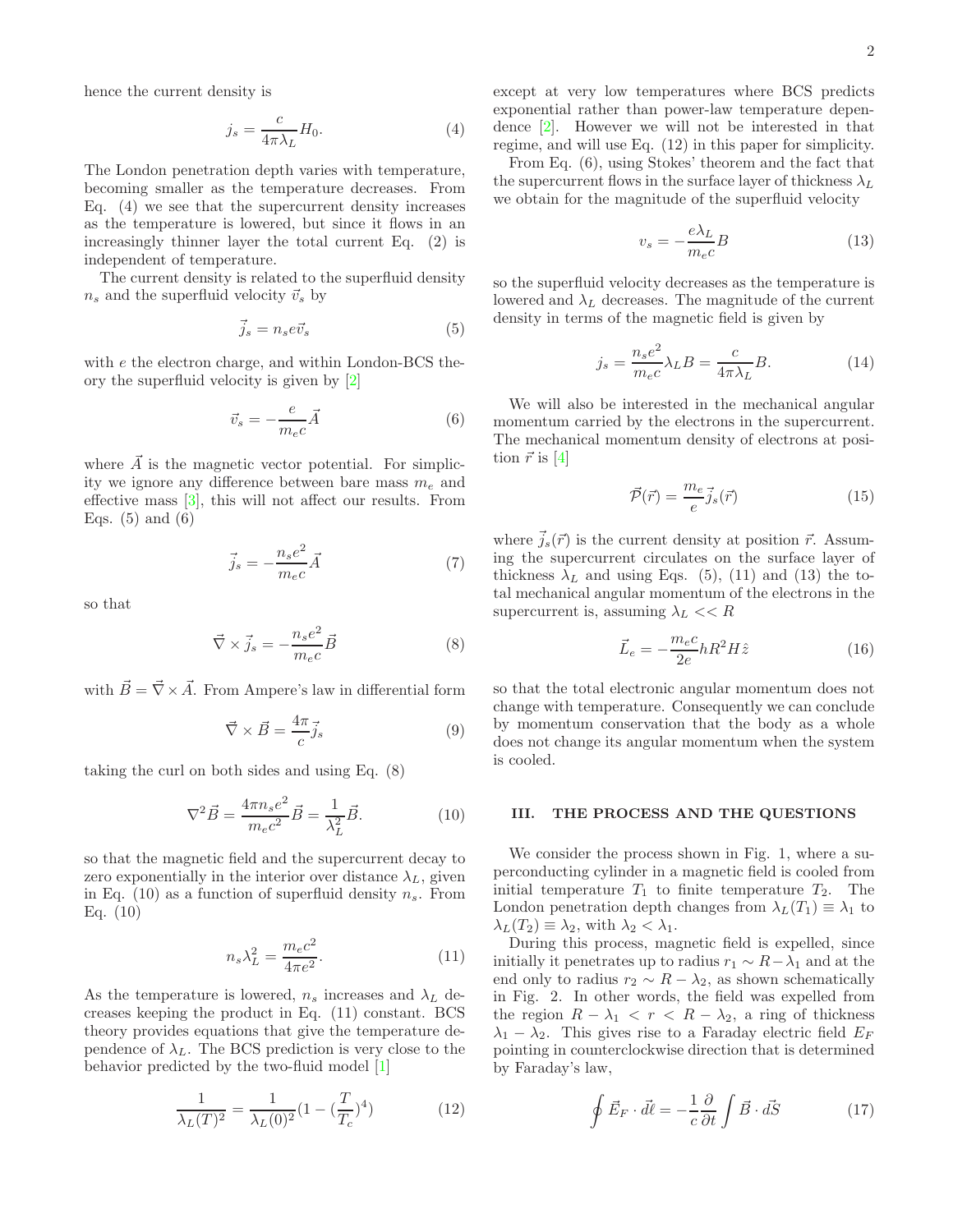If the process occurs over a time  $t_0$  Eq. (17) yields for the time integral of the Faraday field

$$
\int_{0}^{t_{0}} E_{F} dt = \frac{H_{0}}{c} (\lambda_{1} - \lambda_{2})
$$
\n(18)

The Faraday field acts on the superfluid electrons as

$$
\frac{d}{dt}v_s = \frac{e}{m_e}E_F\tag{19}
$$

and integrating both sides of Eq. (19) over time and using Eq. (18), the change in superfluid velocity is

$$
\Delta v_s = \frac{e}{m_e} \int_0^{t_0} E_F dt = \frac{eH_0}{m_e c} (\lambda_1 - \lambda_2) = \frac{eH_0}{m_e c} \Delta \lambda_L \tag{20}
$$

which is precisely what Eq. (13) predicts. So as the London penetration depth decreases from  $\lambda_1$  to  $\lambda_2$  the superfluid velocity decreases as given by Eq. (13), and the time variation of the superfluid velocity is completely accounted for by the action of the Faraday electric field on the superfluid carriers.

According to the above, the Faraday field, pointing in counterclockwise direction, will change the angular momentum of the superfluid electrons, increasing their momentum in clockwise direction. At the same time, it will impart counterclockwise angular momentum to the positive ions, i.e. to the body as a whole. However we have seen that the total electronic angular momentum  $L_e$  (Eq. (16)) doesn't change in this process, hence neither does the total ionic angular momentum. How is this possible?

The reason is, as the temperature is lowered and  $\lambda_L$ decreases the number of superfluid electrons  $n_s(T)$  will increase, according to Eq. (11). In the process of normal electrons condensing into the superconducting state they have to acquire counterclockwise momentum, of exactly the right magnitude to cancel the clockwise momentum imparted on the superfluid electrons by the Faraday field. And the same process of condensation has to impart clockwise momentum to the body as a whole to counteract the counterclockwise momentum imparted to the body by the Faraday field.

The theory of superconductivity has to explain the physical mechanisms by which these changes in momenta happen in the process of normal electrons condensing into the superconducting state. To the best of our knowledge this has never been discussed in the superconductivity literature. In refs [\[5,](#page-22-4) [6](#page-22-5)] we argued that BCS-London theory does not have the physical elements necessary to explain these processes.

Furthermore, we have to remember that at any given temperature there are both superfluid and normal electrons, of density  $n_s$  and  $n_n$ , with  $n_s + n_n = n$  constant in time, in a two-fluid description. Similarly within BCS theory there is the superfluid and Bogoliubov quasiparticles at finite temperature, we will call the latter 'normal electrons'. The Faraday electric field will impart clockwise momentum to these normal electrons, and this momentum will decay to zero through scattering with impurities or phonons. These are irreversible processes, that

generate Joule heat and entropy. However, it should be possible to cool a thermodynamic system in a reversible way, without entropy generation.

In the following sections we analyze the dynamics and the thermodynamics of these processes in detail and conclude that they cannot be understood within the conventional theory of superconductivity, and for that reason the conventional theory is incompatible with the laws of physics.

## IV. EXACT EQUILIBRIUM EQUATIONS FOR THE CYLINDER

We recall briefly the exact solution of the equilibrium electrodynamic equations for an infinite cylinder [\[7\]](#page-22-6). Equation (10) for the magnetic field  $\vec{B}$  is, in cylindrical coordinates

$$
\frac{1}{r}\frac{\partial}{\partial r}(r\frac{\partial B(r)}{\partial r}) - \frac{1}{\lambda_L^2}B(r) = 0\tag{21}
$$

assuming cylindrical symmetry. From Eq. (9), the current is given by

$$
\vec{j}_s(r) = -\frac{c}{4\pi} \frac{\partial B}{\partial r} \hat{\theta}
$$
 (22)

With boundary condition  $B(R) = H_0$  the solution is

$$
B(r) = H_0 \frac{J_0(ir/\lambda_L)}{J_0(iR/\lambda_L)}
$$
\n(23a)

$$
j_s(r) = \frac{c}{4\pi\lambda_L} H_0 i \frac{J_1(ir/\lambda_L)}{J_0(iR/\lambda_L)}
$$
(23b)

where  $J_0$  and  $J_1$  are Bessel functions, related by  $J_1(x)$  $-(\partial/\partial x)J_0(x)$ . They are given by the series expansions

$$
J_0(x) = \sum_{m=0}^{\infty} (-1)^m \frac{\left(\frac{1}{2}x\right)^{2m}}{(m!)^2}
$$
 (24a)

$$
J_1(x) = \sum_{m=0}^{\infty} (-1)^m \frac{\left(\frac{1}{2}x\right)^{2m+1}}{(m!)(m+1)!}
$$
 (24b)

and for large imaginary argument by

$$
J_0(ix) = \frac{e^x}{\sqrt{x}}\tag{25a}
$$

$$
J_1(ix) = i\frac{e^x}{\sqrt{x}}.\t(25b)
$$

In the following we assume  $R \gg \lambda_L$  and consider all quantities derived from these equations to lowest order in  $(\lambda_L/R)$  only, for simplicity. We don't think this affects our reasoning and conclusions. In any event, it is straightforward to extend the treatment to avoid this approximation.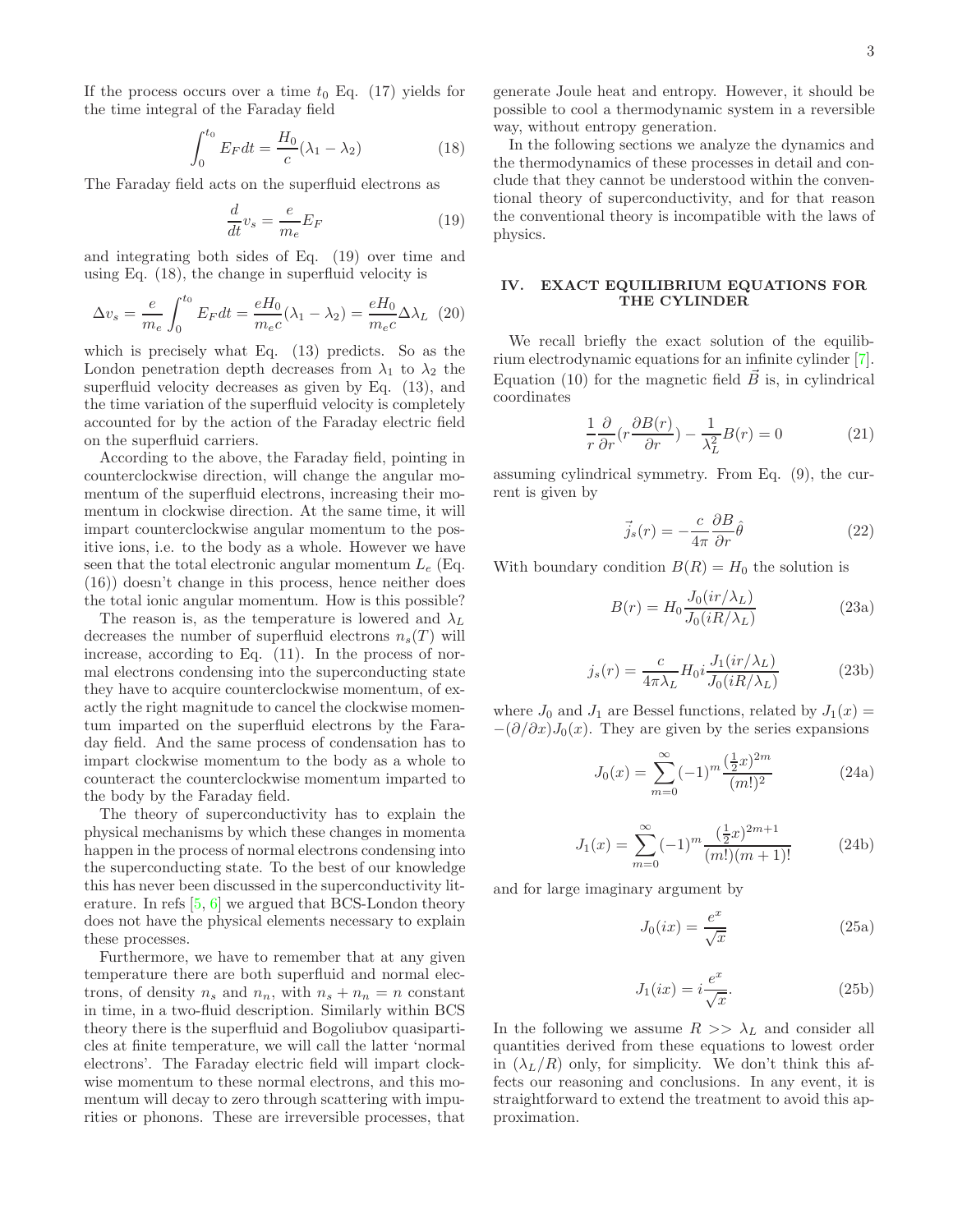# V. EQUATIONS FOR LARGE  $R/\lambda_L$

We consider a process where the temperature changes gradually so the system is always in equilibrium, between an initial time  $t = 0$  and a final time  $t = t_0$ . The London penetration depth is given by  $\lambda_L(t)$ , with  $\lambda_L(0) = \lambda_1$ ,  $\lambda_L(t_0) = \lambda_2$ . The magnetic field is given by

$$
\vec{B}(r,t) = H_0 e^{(r-R)/\lambda_L(t)} \hat{z}
$$
\n(26)

the magnetic vector potential by

$$
\vec{A}(r,t) = H_0 \lambda_L(t) e^{(r-R)/\lambda_L(t)} \hat{\theta}
$$
 (27)

the Faraday electric field by

$$
\vec{E}(r,t) = -\frac{1}{c} \frac{\partial A(r,t)}{\partial t} \tag{28}
$$
\n
$$
= -\frac{H_0}{c} (1 + \frac{R-r}{\lambda_L}) e^{(r-R)/\lambda_L(t)} \frac{\partial \lambda_L}{\partial t} \hat{\theta}
$$

the current density by

$$
\vec{j}_s(r,t) = -\frac{c}{4\pi\lambda_L} H_0 e^{(r-R)/\lambda_L(t)} \hat{\theta}
$$
 (29)

the superfluid velocity by

$$
\vec{v}_s(r,t) = -\frac{eH_0}{m_e c} \lambda_L(t) e^{(r-R)/\lambda_L(t)} \hat{\theta}
$$
 (30)

and the London penetration depth and superfluid density satisfy

$$
n_s(t)\lambda_L(t)^2 = \frac{m_e c^2}{4\pi e^2}.
$$
 (31)

Note that, from Eqs. (28) and (30)

$$
\frac{d\vec{v}_s(r,t)}{dt} = \frac{e}{m_e}\vec{E}(r,t),\tag{32}
$$

in other words, the Faraday electric field causes the superfluid velocity to change (slow down) according to Newton's law, as one would expect.

The total electronic angular momentum at time t due to superfluid electrons only is given by (we omit time dependence for brevity)

$$
\vec{L}_e^s(t) = h n_s \int d^2 r m_e v_s(r) r = 2\pi h n_s m_e \int_0^R dr r^2 v_s(r)
$$
\n(33)

and we know from Eq. (16) that  $dL_e/dt = 0$ , i.e. it is a constant of motion. We can write

$$
\frac{dL_e}{dt} = \frac{dL_e^{(1)}}{dt} + \frac{dL_e^{(2)}}{dt}
$$
\n(34)

with

$$
\frac{dL_e^{(1)}}{dt} = 2\pi h n_s \int_0^R dr r^2 m_e \frac{dv_s(r)}{dt}
$$
\n
$$
= 2\pi h n_s \int_0^R dr r^2 eE(r, t)
$$
\n(35)

where we used Eq. (32). This term has negative sign and expresses the fact that the Faraday electric field decreases the angular momentum of electrons in the supercurrent in the process where the temperature is lowered and the London penetration depth decreases. This is because the Faraday field wants to restore the magnetic field in the interior that is being pushed further out in this process, by reducing the supercurrent. But we know from Eq. (2) that the total supercurrent  $I$  doesn't change.

The second term in Eq. (34) then has positive sign, it increases the electronic angular momentum. It is given by (to lowest order in  $\lambda_L/R$ )

$$
\frac{dL_e^{(2)}}{dt} = \frac{\partial n_s}{\partial t} [2\pi R \lambda_L h] m_e v_s(R) R. \tag{36}
$$

The term in square brackets is the volume of the surface layer of thickness  $\lambda_L$ . What Eq. (36) says is that as electrons that are near the surface condense from the normal into the superconducting state, they 'spontaneously' acquire the speed  $v_s(r)$  and the electronic angular momentum changes accordingly. Of course electrons in the interior also condense, but because they don't carry current they don't contribute to the change in angular momentum.

Associated with these electronic angular momentum changes there are also corresponding changes in the angular momentum of the ions, i.e. the body as a whole,

$$
\frac{dL_i}{dt} = \frac{dL_i^{(1)}}{dt} + \frac{dL_i^{(2)}}{dt} = 0\tag{37}
$$

with

$$
\frac{dL_i^{(1)}}{dt} = -\frac{dL_e^{(1)}}{dt}
$$
 (38a)

$$
\frac{dL_i^{(2)}}{dt} = -\frac{dL_e^{(2)}}{dt}.
$$
\n(38b)

The first one, Eq. (38a), is easily understood. Just like the Faraday electric field transfers clockwise momentum to the electrons, it transfers equal in magnitude and opposite in direction (i.e. counterclockwise) momentum to the positive ions. The second one, Eq. (38b), is clockwise momentum transferred to the body when normal electrons near the surface condense into the superconducting state.

The theoretical explanation of these processes has to explain the physical mechanism(s) that cause(s) normal electrons to change their angular momentum when they condense into the superconducting state, Eq. (36), and at the same time cause(s) the body to acquire the same angular momentum in opposite direction. These questions have not yet been discussed in the literature on conventional superconductivity. We hope this will be done soon. We don't believe it is possible to understand these processes within the conventional theory [\[5](#page-22-4), [6](#page-22-5)].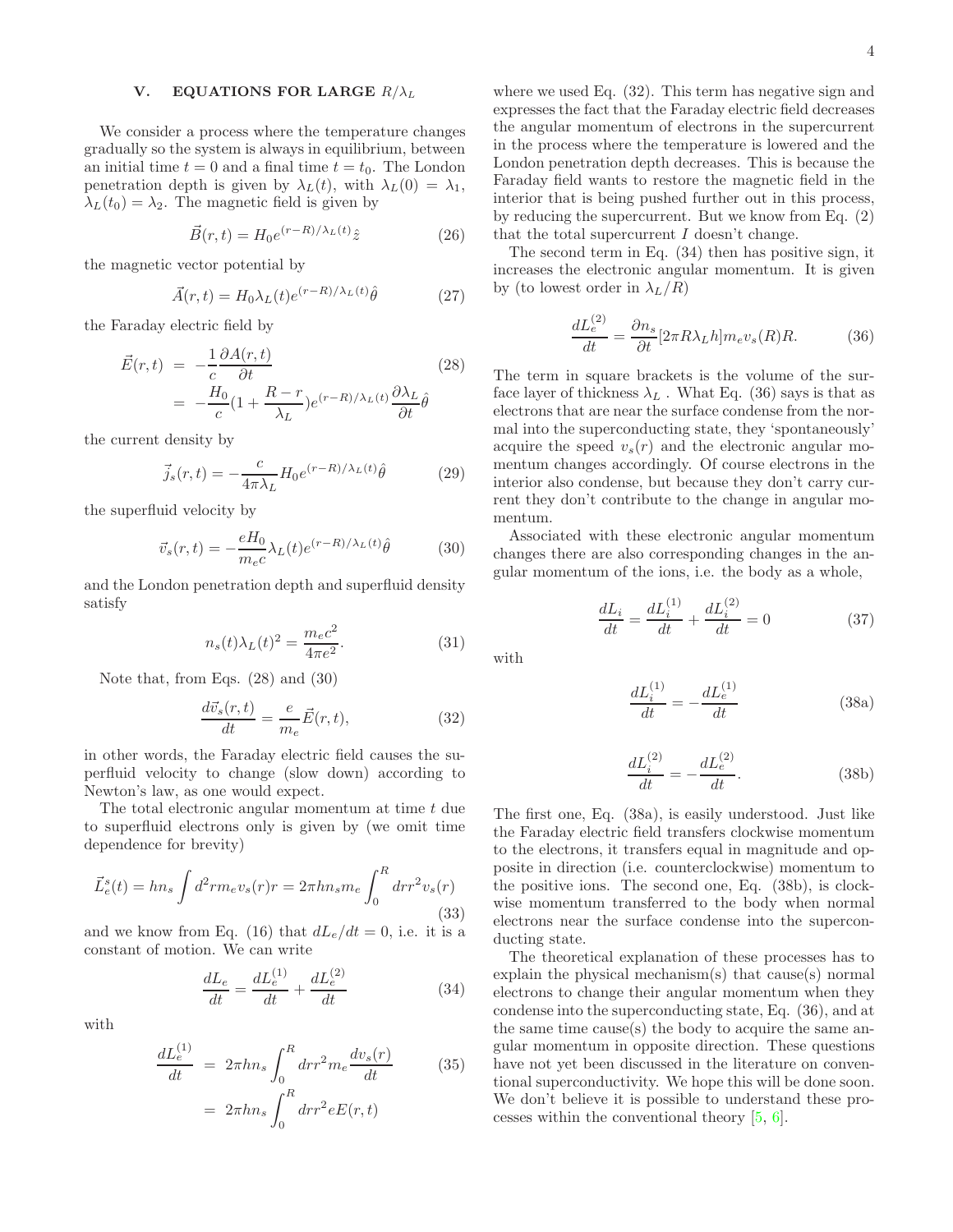# VI. NORMAL CURRENT AND JOULE HEAT

Within London theory we can think of the superconductor as a two-fluid model, a mixture of normal fluid and superfluid, with proportions that vary with temperature. The same is true within BCS theory, where the normal fluid is composed of Bogoliubov quasiparticles. The normal fluid will be subject to normal scattering processes. In the presence of an electric field, a normal current will be generated, and dissipation will occur. This is clearly illustrated by the behavior of superconductors with ac currents, as discussed e.g. in ref. [\[8](#page-22-7)].

The normal current flowing in counterclockwise direction induced by the electric field is given by

$$
\vec{j}_n(r,t) = \sigma_n(t)\vec{E}(r,t)
$$
\n(39)

with  $\sigma_n$  the normal conductivity, which we can write as

$$
\sigma_n(t) = \frac{n_n(t)e^2}{m_e}\tau\tag{40}
$$

where  $\tau$  is the Drude scattering time and where the normal electron density is given by

$$
n_n(t) = n - n_s(t) \tag{41}
$$

with  $n_s(t)$  given by Eq. (31), and n the superfluid density at zero temperature, given by

$$
n\lambda_L^2(T=0) = \frac{m_e c^2}{4\pi e^2}.
$$
 (42)

The power dissipated per unit volume is

$$
\frac{\partial w}{\partial t} = \sigma_n(t)E(r,t)^2\tag{43}
$$

with the electric field given by Eq. (28). Integrating Eq. (43) over the volume of the cylinder we find for the Joule heat dissipated per unit time

$$
\frac{\partial W}{\partial t} \equiv \int d^3 r \frac{\partial w}{\partial t} = \sigma_n \frac{H_0^2}{c^2} (\frac{\partial \lambda_L}{\partial t})^2 \frac{\pi h R \lambda_L(t)}{2} \tag{44}
$$

We can write the normal state conductivity in the form

$$
\sigma_n(t) = \frac{n_n(t)}{n_s(t)} \frac{1}{\lambda_L(t)^2} \frac{c^2}{4\pi} \tau = (1 - \frac{\lambda_L(0)^2}{\lambda_L(t)^2}) \frac{1}{\lambda_L(0)^2} \frac{c^2}{4\pi} \tau
$$
\n(45)

so Eq. (44) is

$$
\frac{\partial W}{\partial t} = \frac{H_0^2}{8\pi} \left(\frac{1}{\lambda_L(0)^2} - \frac{1}{\lambda_L(t)^2}\right) \left(\frac{\partial \lambda_L}{\partial t}\right)^2 (\pi h R \lambda_L(t)) \tau. \tag{46}
$$

Note that the total Joule heat dissipated, i.e. the time integral of Eq. (46), will depend on the speed of the process. For example, if we assume that  $\partial \lambda_L/\partial t$  is timeindependent, we have

$$
\int_0^\infty \frac{\partial W}{\partial t} dt = \left(\frac{\partial \lambda_L}{\partial t}\right) \int_{\lambda_1}^{\lambda_2} d\lambda \frac{H_0^2}{8\pi} \left(\frac{1}{\lambda_L(0)^2} - \frac{1}{\lambda^2}\right) (\pi h R \lambda) \tau
$$
\n(47)

so the total Joule heat generated is proportional to the rate of change of the London penetration depth with time.

Near the critical temperature, the London penetration depth varies extremely rapidly with temperature and it is clear that Eq. (46) can become very large. Since in the laboratory it is simpler to control the change in temperature with time rather than the London penetration depth, let us rewrite Eq. (46) in terms of the former assuming for simplicity the relation derived from the twofluid model

$$
\frac{1}{\lambda_L(t)^2} = \frac{1}{\lambda_L(0)^2} (1 - (\frac{T(t)}{T_c})^4)
$$
(48)

so we can write, in terms of  $T = T(t)$ ,

$$
\left(\frac{\partial \lambda_L}{\partial t}\right)^2 = 4\left(\frac{T}{T_c}\right)^6 \frac{\lambda_L(0)^2}{\left[1 - \left(\frac{T}{T_c}\right)^4\right]^3} \frac{1}{T_c^2} \left(\frac{\partial T}{\partial t}\right)^2 \tag{49}
$$

and Eq.  $(46)$  is

$$
\frac{\partial W}{\partial t} = \frac{H_0^2}{8\pi} \left(\frac{T}{T_c}\right)^{10} \times \frac{1}{\left[1 - \left(\frac{T}{T_c}\right)^4\right]^{7/2}} \frac{1}{T_c^2} \left(\frac{\partial T}{\partial t}\right)^2 (4\pi h R \lambda_L(0)) \tau.
$$
\n(50)

Equation (50) says that if we cool a superconductor below  $T_c$  at any reasonable cooling rate, the amount of Joule heat dissipated will be arbitrarily large provided we start the cooling process sufficiently close to  $T_c$ . The same will be true if we heat a superconductor below  $T_c$  to a temperature very close to  $T_c$ .

However we also need to consider that in a finite magnetic field  $H_0$ , the divergence in the London penetration depth as  $T$  approaches  $T_c$  will be cut off because the system will undergo a first order transition to the normal state. Nevertheless, the problem persists. Let us assume for simplicity the two-fluid model expression for the critical magnetic field as function of temperature

$$
H_0 = H_c \left(1 - \left(\frac{T_1}{T_c}\right)^2\right) \tag{51}
$$

where  $H_c$  is the zero temperature critical field, and  $T_1$  is a temperature close to  $T_c$ :

$$
\frac{T_1}{T_c} = 1 - \delta_1 \tag{52}
$$

with  $\delta_1$  small. For the system at temperature T below  $T_1$ , given by

$$
\frac{T}{T_c} = 1 - \delta_1 - \delta_2 \tag{53}
$$

we have for Eq. (50)

$$
\frac{\partial W}{\partial t} = \frac{H_c^2}{8\pi} (\frac{T}{T_c})^{10} \qquad (54)
$$

$$
\times \frac{1}{8\delta_1^{3/2} (1 + \delta_2/\delta_1)^{7/2}} \frac{1}{T_c^2} (\frac{\partial T}{\partial t})^2 (4\pi h R \lambda_L(0)) \tau.
$$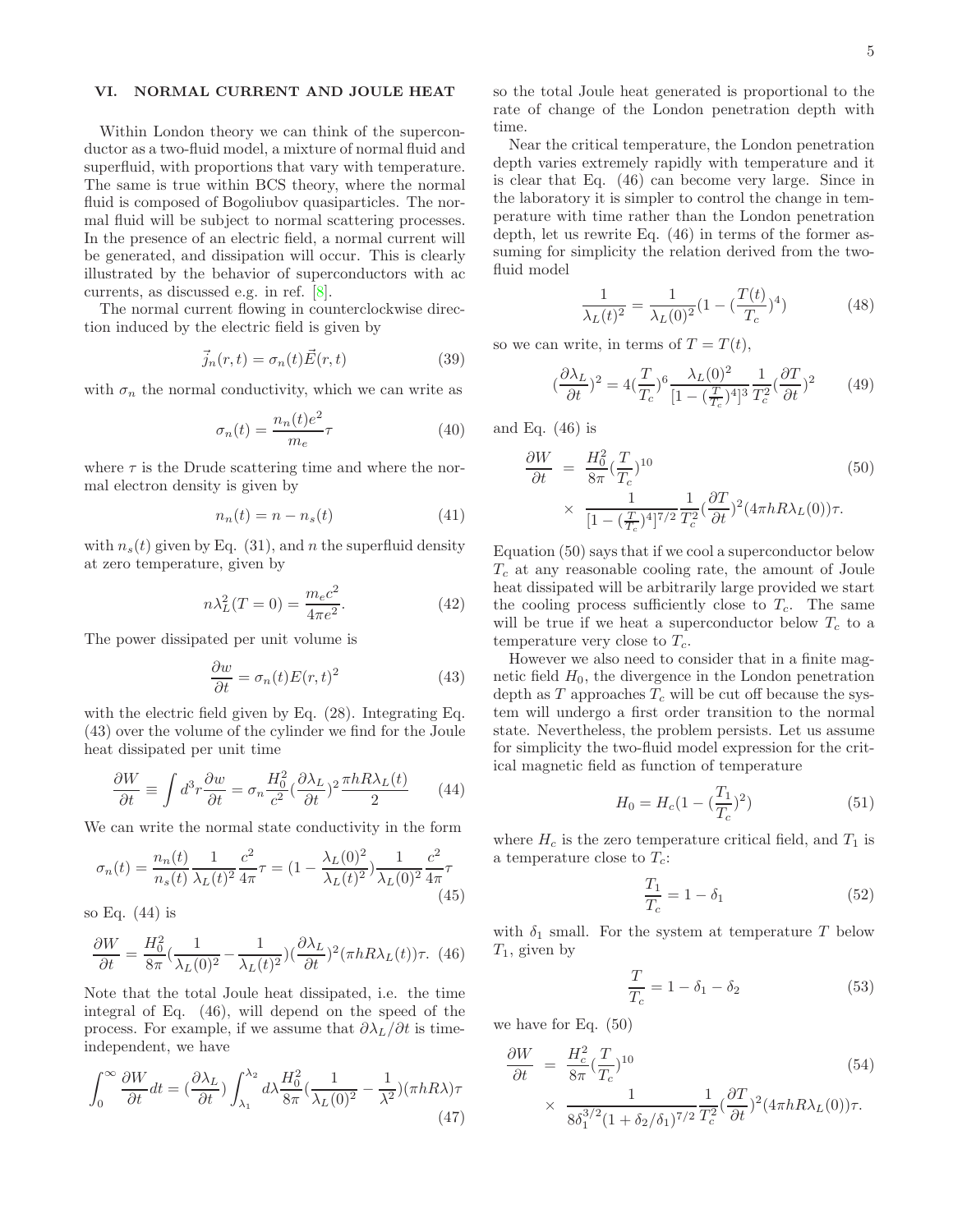which becomes arbitrarily large for sufficiently small values of  $\delta_1, \delta_2$ .

The reader may argue that the divergence that we are pointing out is not really a problem. First, because of the smallness of  $\tau$ , for any realistic values of  $\partial T/\partial t$  Eq. (54) will be extremely small unless we are extremely close to  $T_c$ . The reader may argue that in that unrealistic regime some other physics may come in, involving fluctuations, that invalidates our simple treatment.

However, we argue that the Joule-heat dissipation pointed out here brings other fundamental problems beyond the quantitative divergence pointed out above. Superconductors are supposed to be governed by conventional thermodynamics, and it should be possible to describe reversible cooling and heating in the superconducting state. The generation of normal current due to the Faraday field and associated dissipation makes this impossible. In the next sections we show explicitly that thermodynamics is violated.

#### VII. MORE NORMAL CURRENT

There is in fact another contribution to the normal current besides the one given by Eq. (39) according to the conventional theory.

As the temperature decreases the superfluid density increases, by additional normal electrons joining the superfluid. Condensing normal electrons 'spontaneously' acquire the velocity of electrons in the supercurrent, thus increasing the electronic momentum in counterclockwise direction according to Eq. (36). Conservation of momentum requires that the ions acquire equal momentum in opposite direction, i.e. clockwise, Eq. (38b). How does that happen?

According to the conventional theory, as normal electrons condense a clockwise momentum imbalance is created in the normal region  $[6, 11]$  $[6, 11]$  $[6, 11]$ , which is transferred to the body by normal collisions. This momentum imbalance corresponds to a counterclockwise normal current that adds to the one induced by the Faraday field considered in Sect. VI. So the Joule heat generated will be even larger than computed in Sect. VI.

Quantitatively, the change in superfluid density for a given change in penetration depth is, from Eq. (11)

$$
\Delta n_s = -2n_s \lambda_L \Delta \lambda_L \tag{55}
$$

and the change in normal electron density is  $\Delta n_n$  =  $-\Delta n_s$ . In a time interval  $\tau$ , the normal collision time, the normal electron density then changes by

$$
\Delta n_n = 2n_s \lambda_L \frac{\partial \lambda_L}{\partial t} \tau \tag{56}
$$

The change in normal electron momentum density in that time interval is

$$
\Delta \mathcal{P} = \Delta n_n m_e v_s \tag{57}
$$

since each condensing normal electron aquired velocity  $v<sub>s</sub>$ , and the resulting normal current density is

$$
j_n'(r,t) = \frac{e}{m_e} \Delta \mathcal{P} = 2 \frac{n_s e^2}{m_e} \tau \frac{H_0}{c} e^{(r-R)/\lambda_L} \frac{\partial \lambda_L}{\partial t} \qquad (58)
$$

where we used Eq. (30) for  $v_s$ . The Joule heat dissipated per unit time due to this current in the presence of the electric field  $E(r, t)$ , Eq. (28), is

$$
\frac{\partial W'}{\partial t} = \int d^3r j_n'(r, t) E(r, t)
$$
\n(59)

and yields

$$
\frac{\partial W'}{\partial t} = 2 \frac{n_s}{n_n} \sigma_n \frac{H_0^2}{c^2} (\frac{\partial \lambda_L}{\partial t})^2 \frac{\pi h R \lambda_L(t)}{2}
$$
(60)

and added to Eq. (44) yields for the total Joule heat per unit time

$$
\frac{\partial W_{total}}{\partial t} = [1 + 2\frac{n_s(t)}{n_n(t)}]\frac{\partial W}{\partial t}
$$
(61)

where  $\partial W/\partial t$  was calculated in the previous section. So this new term is larger than the one calculated in the previous section at low temperatures, and smaller at high temperatures. In the two-fluid model, the crossover point is at  $T = 0.904T_c$ . So we conclude that over most of the temperature range below  $T_c$ , the Joule heat due to the normal current generated in the condensation process dominates over the one due to the normal current induced by the Faraday field.

## VIII. THERMODYNAMIC INCONSISTENCY

Irrespective of how the normal current originated, we argue that its presence and the resulting Joule heat is in contradiction with thermodynamics.

Consider the situation shown in Fig. 3. The system is our superconductor with phase diagram given in figure 1, with applied magnetic field  $H_0$ . The system is initially in thermal equilibrium at temperature  $T_1$ , with London penetration depth  $\lambda_L(T_1)$ .



FIG. 3: The system (superconductor in a magnetic field) at initial temperature  $T_1$  is connected to a heat reservoir at temperature  $T_2 \leq T_1$  through a heat conductor of thermal conductivity  $\kappa$ . The entire assembly is thermally and mechanically insulated from its environment.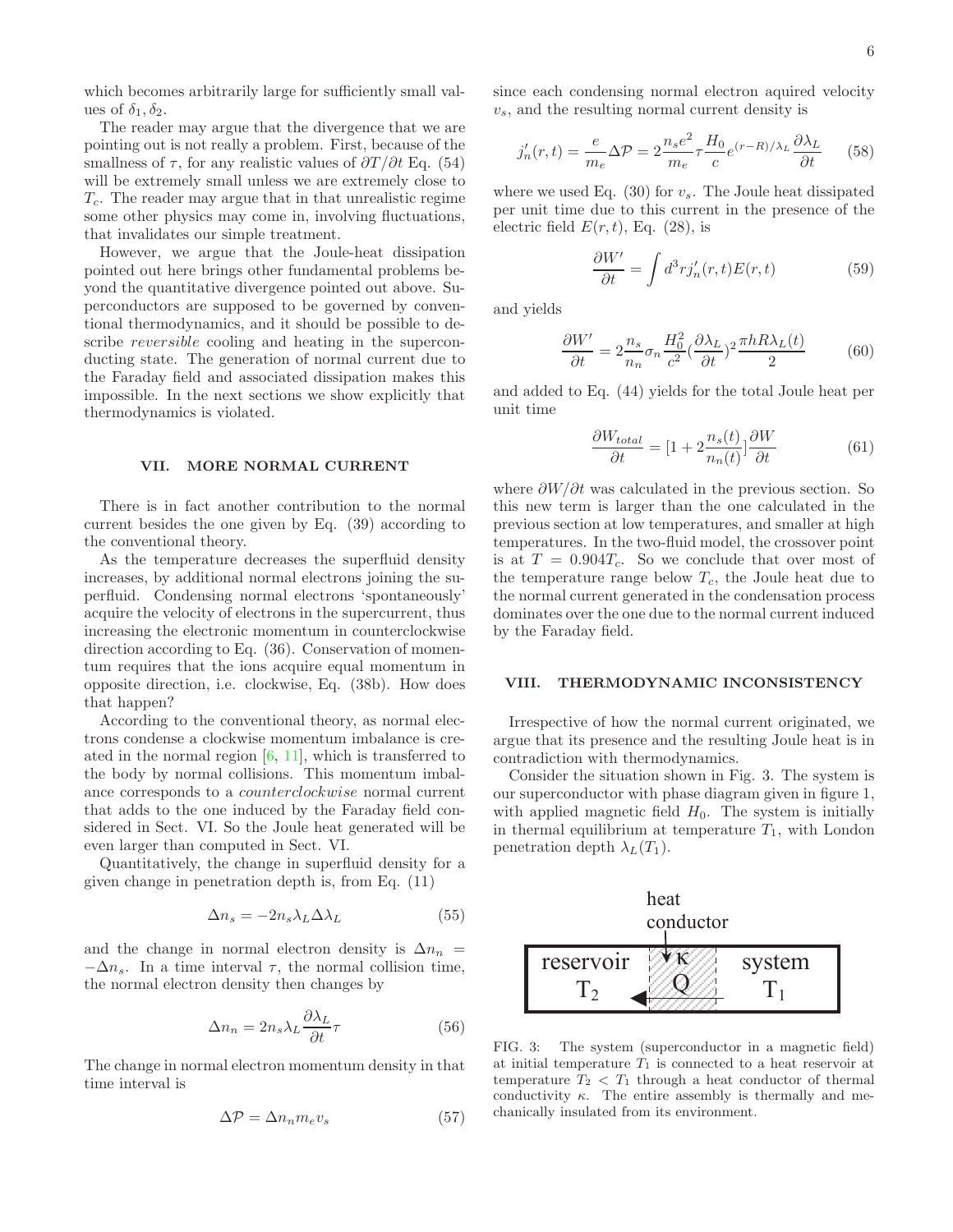We put it in thermal contact with a heat reservoir at temperature  $T_2 < T_1$  through a thermal conductor with thermal conductivity  $\kappa$ . Heat will flow and eventually the system will reach temperature  $T_2$  and be in thermal equilibrium with the heat reservoir. We assume the entire assembly is thermally and mechanically insulated from its environment. The magnetic field originates in external permanent magnets, no work is performed on those magnets during the process. We also assume the process is sufficiently slow that no electromagnetic radiation is generated.

Given the initial and final states, we can compute various thermodynamic quantities. The total heat Q transferred from the system to the reservoir during the process is

$$
Q = \int_{T_2}^{T_1} dTC(T) \tag{62}
$$

where  $C(T)$  is the heat capacity of our system. The change in entropy of the system in this process is

$$
\Delta S = S(T_2) - S(T_1) = \int_{T_1}^{T_2} dT \frac{C(T)}{T}
$$
 (63)

and is of course negative since  $T_2 < T_1$ . The change in entropy of the universe in this process is

$$
\Delta S_{univ} = \frac{Q}{T_2} + \Delta S \tag{64}
$$

and is of course positive since we are dealing with an irreversible process, heat conduction between systems at different temperatures.

The Joule heat generated in this process can be calculated from time integration of Eq. (61)

$$
Q_J = \int_0^\infty dt \frac{\partial W_{total}}{\partial t} = \frac{H_0^2}{8\pi} \int_0^\infty dt (1 + 2\frac{n_s(t)}{n_n(t)})(65)
$$

$$
\times \ (1 - \frac{\lambda_L(0)^2}{\lambda_L(t)^2}) \frac{1}{\lambda_L(0)^2} (\frac{\partial \lambda_L}{\partial t})^2 (\pi h R \lambda_L(t)) \tau.
$$

In addition, the Joule heat will generate entropy, given by

$$
S_J = \int_0^\infty dt \frac{\partial W_{total}}{\partial t} \frac{1}{T(t)}.\tag{66}
$$

It is clear that the magnitudes of  $Q_J$  and  $S_J$  will depend on how fast the system is evolving from the initial to the final state, being larger for larger  $\partial \lambda_L/\partial t$ , which in turn will depend on the thermal conductivity of the heat conductor,  $\kappa$ , that connects the system with the heat reservoir. If  $\kappa$  is extremely low, essentially no Joule heat will be generated nor Joule entropy. If  $\kappa$  is not extremely low, these quantities will not be negligible.

However, this does not make sense. Our system and the heat reservoir constitute our universe, their energy and entropy are functions of state, and the initial and

final states in our process for both the system and the reservoir are uniquely defined. Therefore the heat transferred Q and the change in entropy of the universe  $\Delta S_{univ}$ are uniquely defined by Eqs.  $(62)-(64)$ . There is no room for either  $Q_J$  nor  $S_J$ . But within the conventional theory of superconductivity, a normal current is necessarily generated when the temperature changes below  $T_c$ , and nonzero Joule heat and Joule entropy are necessarily generated, unless the process happens infinitely slowly.

It is important to emphasize that this argument does not depend on the reservoir being infinite so that its temperature  $T_2$  is unchanged, as assumed above for simplicity. For a finite 'reservoir', it and the system will reach an equilibrium temperature  $T_3$ , with  $T_2 < T_3 < T_1$ . If for a different cooling rate and different Joule heat generated the final equilibrium temperature were to be  $T_4 \neq T_3$ , it would imply that either the system or the 'reservoir' have negative heat capacity which is of course impossible. Because the system and the 'reservoir' constitute our 'universe', their final equilibrium temperature and their final states are uniquely defined, and the considerations given above apply.

To resolve this inconsistency without violating well established laws of electromagnetism and thermodynamics, we would have to conclude that the process happens infinitely slowly in nature, independent of the experimental conditions, e.g. the value of  $\kappa$  in Fig. 3. That is contradicted by experiment. Alternatively, we would have to conclude that the final state of the superconductor is not unique, but depends on how the state was reached, i.e. fast or slowly. This would be a return to the pre-1933 view of superconductors. Since Gorter's and Casimir's work in 1934 [\[1](#page-22-0)], continuing with London's work and BCS, the premise that in a simply connected superconductor the state of the system for a given external magnetic field is unique has been an essential component of our understanding of superconductivity. Unless we want to abandon that cherished concept, we have to conclude that the conventional theory is internally inconsistent, hence needs to be repaired or replaced.

# IX. THERMODYNAMICS OF THE PHASE **TRANSITION**

In this section we consider a somewhat related problem, concerning the thermodynamics of the normalsuperconductor transition. We have considered some aspects of it already in previous work, ref. [\[6](#page-22-5)]. We will show here that the generation of Joule heat does not lead to difficulties in that case, in contrast to the situation considered in the previous section. In the following section we explain the reason for the difference in the two situations.

Let us denote by  $H_c(T)$  the critical field at temperature T where normal and superconducting phases can coexist. Consider the three possible states shown in Fig. 4. In state 1, the system is in the normal state at tem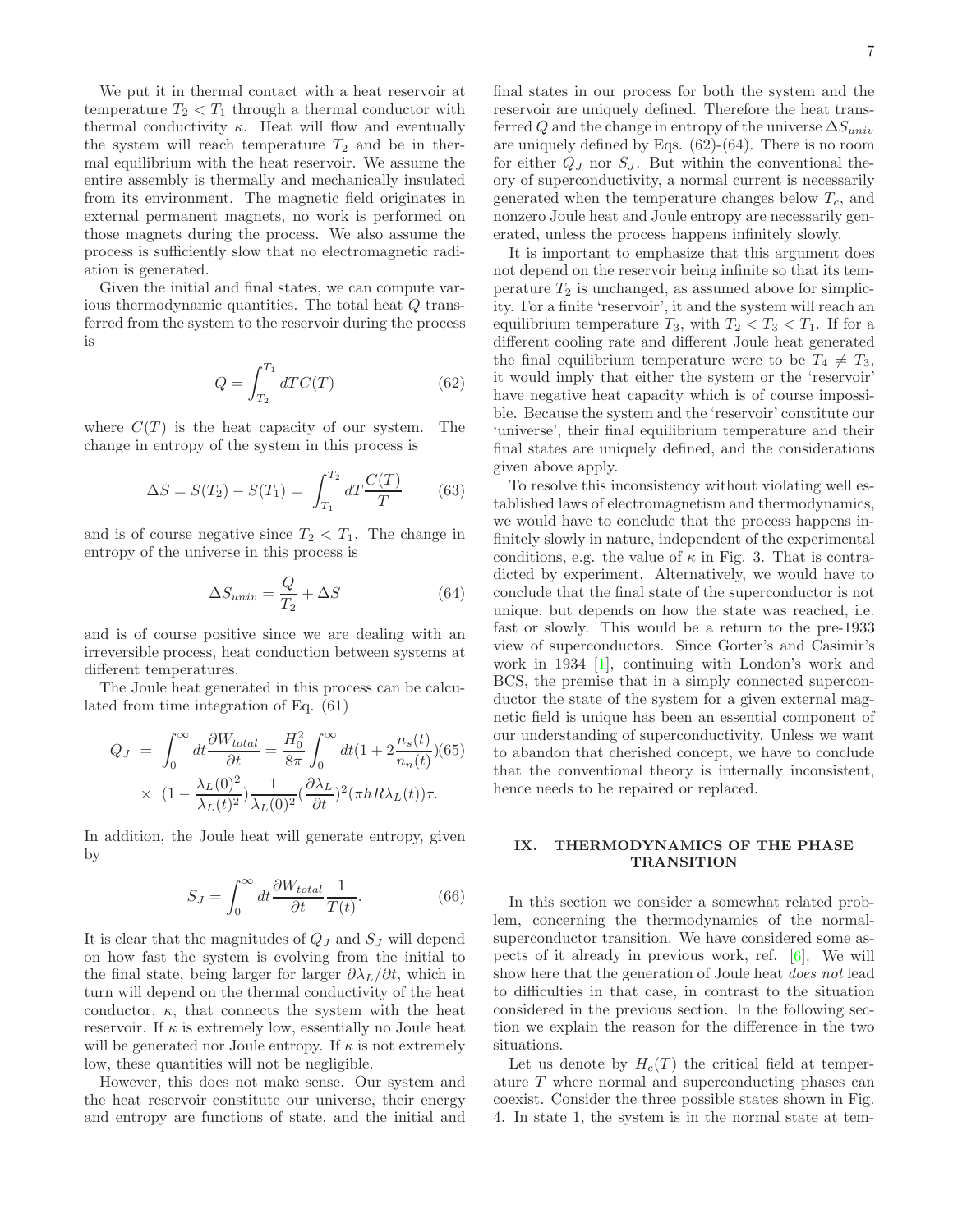perature  $T + \Delta T$ . In state 2, it is in the superconducting state at temperature  $T + \Delta T$ , in state 3 it is in the superconducting state at temperature  $T$ . The critical field at temperature T is denoted by  $H_c \equiv H_c(T)$ , at temperature  $T + \Delta T$  the critical field is  $H_c(1-p) \equiv H_c(T + \Delta T)$ .

We consider the two possible routes for the transition shown in Fig. 5, in an applied magnetic field  $H_c(T + \Delta T) = H_c(1 - p)$ . In route A, the system undergoes the N-S transition while on the coexistence curve, at temperature  $T + \Delta T$ . The transition proceeds infinitely slowly and no Joule heat is generated. After the system reaches the superconducting state, heat flows to the reservoir and the system cools to temperature  $T$ . In route B, the system in the normal state cools to temperature T first, and then makes the transition to the superconducting state. Let us call  $L(T)$  the latent heat for our system, i.e. the heat transferred out of the system when it goes from normal to superconducting at temperature  $T$ .

#### A. Route A

The transition proceeds infinitely slowly, since the system is on the coexistence curve (state 1 to state 2 in Fig. 4). Therefore, no Joule heat is generated. The total heat transferred from the system to the heat reservoir between initial and final states is

$$
Q_A = L(T + \Delta T) + C_s \Delta T \tag{67}
$$

to first order in  $\Delta T$ . We ignore the small change in  $C_s$ , the heat capacity in the superconducting state, as the temperature changes between  $T + \Delta T$  and T, because it is a second order contribution.

The latent heat is transferred between the system at temperature  $T + \Delta T$  and the reservoir at temperature T. The change in the entropy of the universe in this process



FIG. 4: In the figure, state 1 corresponds to the normal state at the coexistence line and state 2 to the superconducting state at the coexistence line. State 3 is a state at a slightly lower temperature.



FIG. 5: Two routes for normal-superconductor (N-S) transition in an applied magnetic field  $H_c(T + \Delta T)$  for a system initially at temperature  $T + \Delta T$  that is put in thermal contact with a heat reservoir at temperature  $T$ . In route A, the system undergoes the transition to the superconducting state while at  $T + \Delta T$ , then cools. In route B, the normal system is cooled to temperature  $T$ , then it undergoes the transition to the superconducting state. L is the latent heat.

is then

$$
\Delta S_{univ,A} = L(T + \Delta T)(\frac{1}{T} - \frac{1}{T + \Delta T})
$$
(68)  
+ O((\Delta T)^2) =  $\frac{L(T)}{T} \frac{\Delta T}{T} + O((\Delta T)^2)$ .

The heat transfer during the process of temperature equalization generates no entropy to this order.

### B. Route B

Route B is slightly more complicated. The system is cooled to temperature  $T$  while still in the normal state, i.e. it is supercooled. Then it becomes superconducting by expelling the applied magnetic field  $H_c(1-p)$ , which is smaller than the coexistence field  $H_c = H_c(T)$   $(p > 0)$ . This takes a finite amount of time and generates Joule heat, because the changing magnetic flux in the normal region generates a Faraday field and a normal current. The total heat transferred to the heat reservoir here is

$$
Q_B = C_n \Delta T + L(T) + Q_J \tag{69}
$$

where  $Q_J$  is the Joule heat. The change in entropy of the universe in this process is

$$
\Delta S_{univ,B} = O((\Delta T)^2) + 0 + \frac{Q_J}{T}.
$$
 (70)

In this equation, the first term corresponds to cooling in the normal state, which gives a second order contribution to the entropy; the second term is the change in the entropy of the universe when the latent heat and the Joule heat are transferred between the system and the environment at the same temperature  $T$ , hence it is zero. The third term, entropy generated by the production of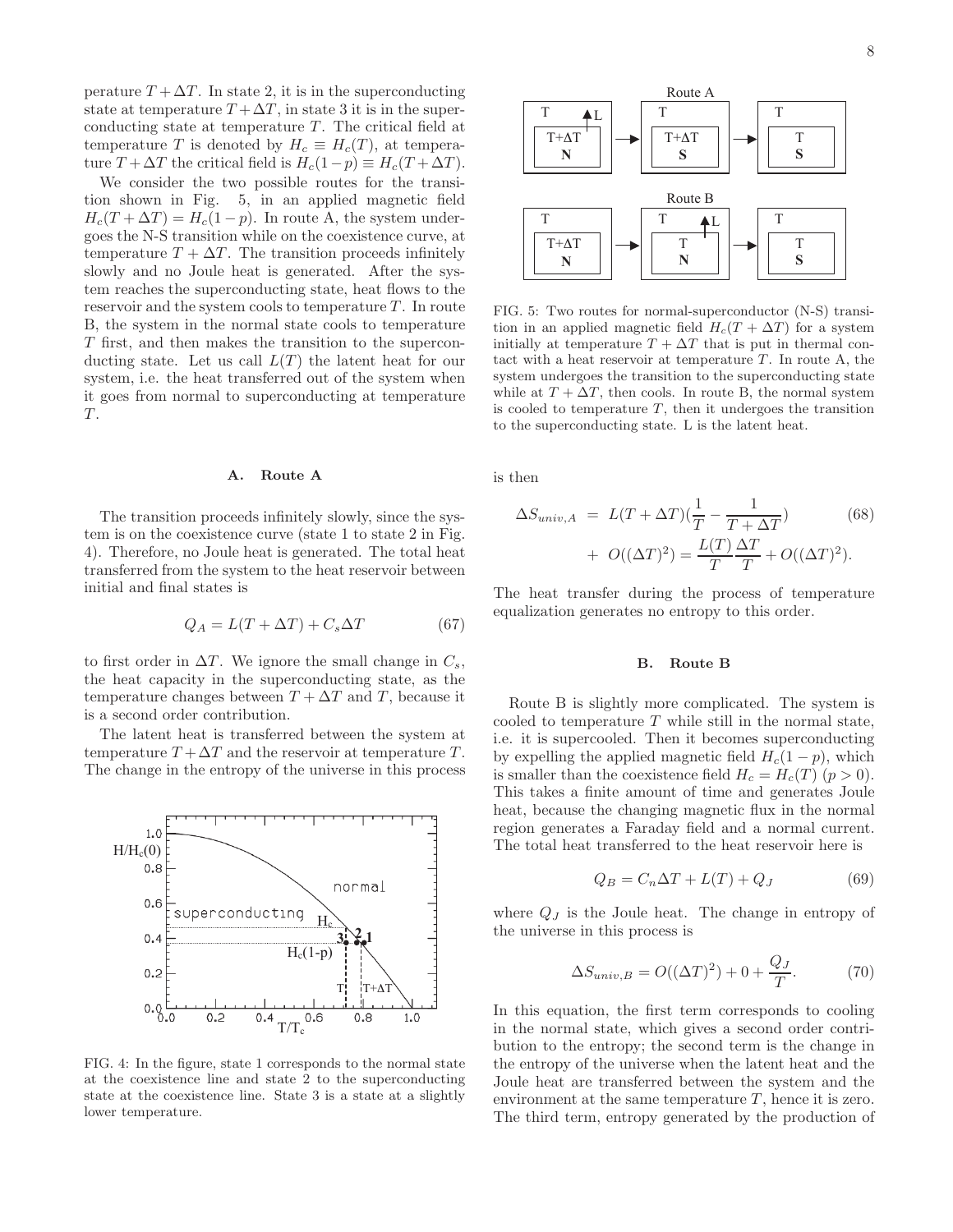Joule heat, accounts for the entire entropy generation to lowest order in  $\Delta T$  in this process.

Now the initial and final states are the same in both routes. Therefore we must have:

$$
\Delta S_{univ,B} = \Delta S_{univ,A} \tag{71a}
$$

$$
Q_B = Q_A \tag{71b}
$$

Is that so?

For Eq. (71a) to be valid, we need, from Eqs. (68) and (70)

$$
Q_J = \frac{L(T)}{T} \Delta T \tag{72}
$$

and for Eq. (71b) to be valid we need, from Eqs. (67) and (69)

$$
C_n \Delta T + L(T) + Q_J = L(T + \Delta T) + C_s \Delta T.
$$
 (73)

Assuming Eq. (72) does hold, Eq. (73) is to lowest order in  $\Delta T$ 

$$
C_s - C_n = -\frac{\partial L(T)}{\partial T} + \frac{L(T)}{T}.
$$
 (74)

Now the Clausius-Clapeyron equation for a system with thermodynamic variables  $T$ ,  $V$ ,  $P$  ( $V$  =volume,  $P=$ pressure) undergoing a first order phase transformation is well known:

$$
\frac{dP}{dT} = \frac{L(T)}{T\Delta V} \tag{75}
$$

where L is the latent heat and  $\Delta V$  the volume change. The analogous equation for a superconductor is [\[9\]](#page-22-8)

$$
\frac{dH_c}{dT} = \frac{L(T)}{T(M_s - M_n)}\tag{76}
$$

where  $M_n = 0$  is the magnetization in the normal state and  $M_s = -H_c/(4\pi)$  is the magnetization in the superconducting state, from which it follows that

$$
\frac{L(T)}{T} = -\frac{H_c}{4\pi} \frac{dH_c}{dT}
$$
\n(77)

Replacing Eq. (77) in Eq. (74) we find

$$
C_s - C_n = \frac{T}{4\pi} \left[ \left( \frac{\partial H_c}{\partial T} \right)^2 + H_c \frac{\partial^2 H_c}{\partial T^2} \right] \tag{78}
$$

which is a well known relation, it follows from the formula

$$
S_n(T) - S_s(T) = \frac{L(T)}{T}
$$
 (79)

for the entropy difference, and  $C_a = T(\partial S_a/\partial T)$  with  $a = s$  or n. At  $T_c$ , the second term on the right-hand side of Eq. (78) is zero, and Eq. (78) reduces to the even better known Rutgers relation for the specific heat jump at  $T_c$ .

Finally, we need to prove that the Joule heat dissipated in route B is indeed given by Eq. (72). The calculation is similar to the one we did in ref. [\[6\]](#page-22-5) for the reverse process, the superconductor-normal transition. We discuss it in Appendix A, where we show that

$$
Q_J = \frac{H_c^2}{4\pi}p.\tag{80}
$$

From  $H_c(T + \Delta T) = H_c(T)(1 - p)$  we have

$$
p = -\frac{1}{H_c} \frac{\partial H_c}{\partial T} \Delta T \tag{81}
$$

hence from Eqs.  $(80)$  and  $(81)$  and using Eq.  $(77)$ 

$$
Q_J = -\frac{H_c}{4\pi} \frac{\partial H_c}{\partial T} = \frac{L(T)}{T}
$$
 (82)

in agreement with Eq. (72).

This also implies that there is no further entropy generation in the process of transferring momentum to the body in the process of normal-superfluid conversion. However, we showed in Ref. [\[6\]](#page-22-5) that within the conventional theory this would not be possible: the process generates a momentum imbalance in the normal electron distribution [\[11](#page-23-0)] that can only be resolved by transferring momentum to the body by normal scattering, thus generating additional Joule heat [\[6\]](#page-22-5). Therefore, already in Ref. [\[6](#page-22-5)] we had concluded that the conventional theory violates the laws of thermodynamics.

The two routes that we have considered here, A and B, correspond to having the situations in Fig. 3 where (A)  $\kappa \to 0$  and (B)  $\kappa \to \infty$ , i.e. heat being transferred from the system to the reservoir infinitely slowly and infinitely fast. Since we get the same result in the two limits, one without Joule heat, one with Joule heat, it is reasonable to assume we would get the same result for any value of  $\kappa$  and intermediate values for Joule heat. No inconsistency here.

# X. SIMILARITIES AND DIFFERENCES BETWEEN THE PROCESSES IN SECTS. VIII AND IX

In both Sect. VIII and Sect. IX we have considered processes where a magnetic field is expelled from the interior of a superconductor, which according to Maxwell's electromagnetism generates a Faraday electric field. In both Sects. VIII and IX we have made the usual assumption that normal electrons respond to an electric field by generating a normal current, that undergoes normal scattering processes and generates Joule heat. Yet we have reached very different conclusions, namely that Sect. IX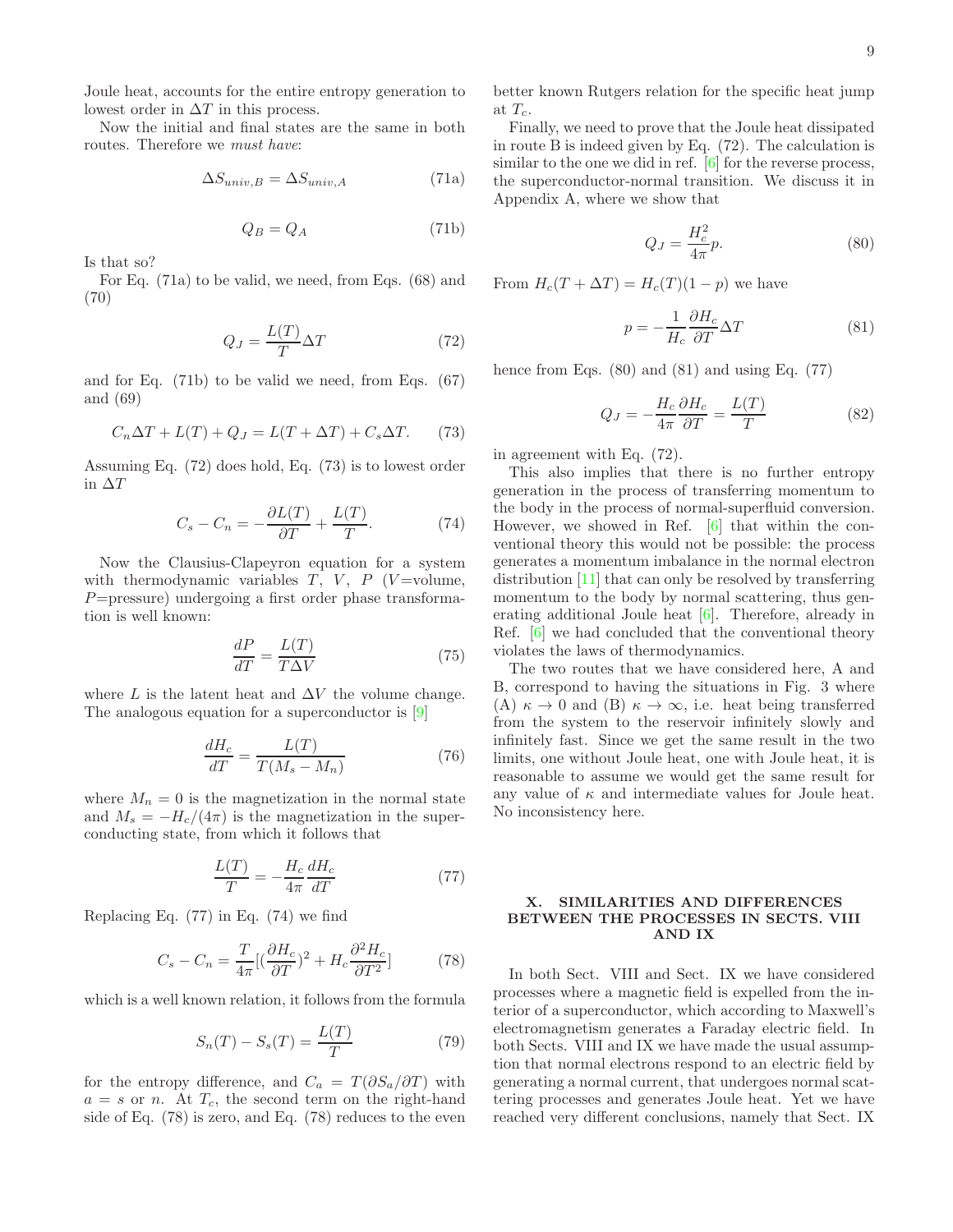An important difference is that in Sect. IX there is a<br>tural mechanism that determines the speed at which natural mechanism that determines the speed at which the transition opens in route B, filst elucidated by Pip-the transition opens in route B, first elucleated by Pippard [\[12](#page-23-1)]: as the magnetic field  $H_c(1-p)$  is expelled at temperature  $T$ , the induced normal current generates a magnetic field in the same direction as the applied one magnetic field in the same direction as the applied one, that increases the magnetic field at the phase boundary to exactly  $H_c = H_c(T)$ . The transition cannot proceed to exactly  $H_c = H_c(\tilde{T})$ . The transition cannot proceed faster because that would make the **Normal current larger** and the magnetic field at the phase boundary larger than  $H_c$ , reversing the direction of phase boundary motion. It will also not proceed slower because microscopic times governing the normal-superconductor transition are obviously very fast, and it is energetically favorable for the system to go superconducting as fast as it can. Therefore, the magnitude of  $p$  sets the rate at which the transition will take place, and hence the amount of Joule heat that will be generated. There is no wiggle room.

In contrast, there is no similar mechanism in Sect. VIII to limit the speed of the transition. First, we can assume that the entire process occurs at temperatures  $T \ll T(H_0)$ , with  $H_0 = H_c(T)$ , in other words, far from the coexistence curve (see Fig. 1). Therefore, the magnetic field generated by the normal current will not increase the magnetic field above the critical field at that temperature, in contrast to the situation in Sect. IX. More importantly, in Sect. VIII the magnetic field generated by the normal current will immediately induce (through the Faraday field created by it) a countersupercurrent that will keep the magnetic field in the deep interior zero at all times. Therefore, there does not appear to be any constraint on what the rate of the transition can be in Sect. VIII, other than the thermal conductivity of the heat conductor between the system and the reservoir. This leads to the absurd conclusion that in the limit where the heat conductor has arbitrarily large thermal conductivity the Joule heat generated becomes arbitrarily large. But there is no source of energy to generate such Joule heat.

The essential difference between the situations in Sects. VIII and IX is that in Sect. IX the normal current was induced in the normal region, and in Sect. VIII it was induced in the superconducting region. As a matter of fact, we showed in ref.  $[6]$  that the Joule heat Eq.  $(80)$ generated during the transition results from action of the electric field in the normal region only (Eqs. 29) to (36) of  $[6]$ ). In other words, even if not explicitly stated in ref. [\[6](#page-22-5)], we implicitly assumed, without justifying it, that there was no Joule heat generated in the superconducting region within  $\lambda_L$  of the phase boundary during the transition, even though an electric field does exist in that region. If we had included such contribution, we would have obtained a correction to Eq. (80) that would have spoiled the agreement with thermodynamics. In light of this it is not surprising that we find disagreement with thermodynamics in Sect. VIII, where the Faraday field



FIG. 6: Direction of electric field  $\vec{E}$ , supercurrents  $\vec{j}_s$  and  $\vec{j}'_s$ , normal current  $\vec{j}_n$  and Poynting vector (proportional to  $\vec{E} \times \vec{B}$  in the process of *cooling* the superconductor.

acts only in the superconducting region since there is no normal region.

The bottom line is: in order to get agreement with thermodynamics it is necessary to assume that an electric field does not induce a normal current in a superconductor at finite temperatures, where normal electrons and superfluid electrons coexist, when the temperature changes. This is contrary to what the conventional theory of superconductivity predicts.

#### XI. ELECTROMAGNETIC ENERGY

It is interesting to analyze the allocation of electromagnetic energy in the process we are considering. According to Poynting's theorem (also used in Appendix A),

$$
\frac{\partial}{\partial t}(\frac{B^2}{8\pi}) = -\vec{J} \cdot \vec{E} - \frac{c}{4\pi} \vec{\nabla} \cdot (\vec{E} \times \vec{B}) \tag{83}
$$

where the left side is the change in electromagnetic energy density, the first term on the right side is minus the work done by the electromagnetic field on charges, and the second is minus the outflow of electromagnetic energy.

Let us first assume there is no normal current. So Eq. (83) is

$$
\frac{\partial}{\partial t} \left( \frac{B^2}{8\pi} \right) = -\vec{j}_s \cdot \vec{E} - \frac{c}{4\pi} \vec{\nabla} \cdot (\vec{E} \times \vec{B}) \tag{84}
$$

with  $\vec{B}$ ,  $\vec{E}$  and  $\vec{j}_s$  given by eqs. (26), (28) and (29). The left side of Eq. (84) is

$$
\frac{\partial}{\partial t} \left( \frac{B^2}{8\pi} \right) = \frac{H_0^2}{4\pi} \frac{R - r}{\lambda_L^2} e^{2(r - R)/\lambda_L} \frac{\partial \lambda_L}{\partial t} \tag{85}
$$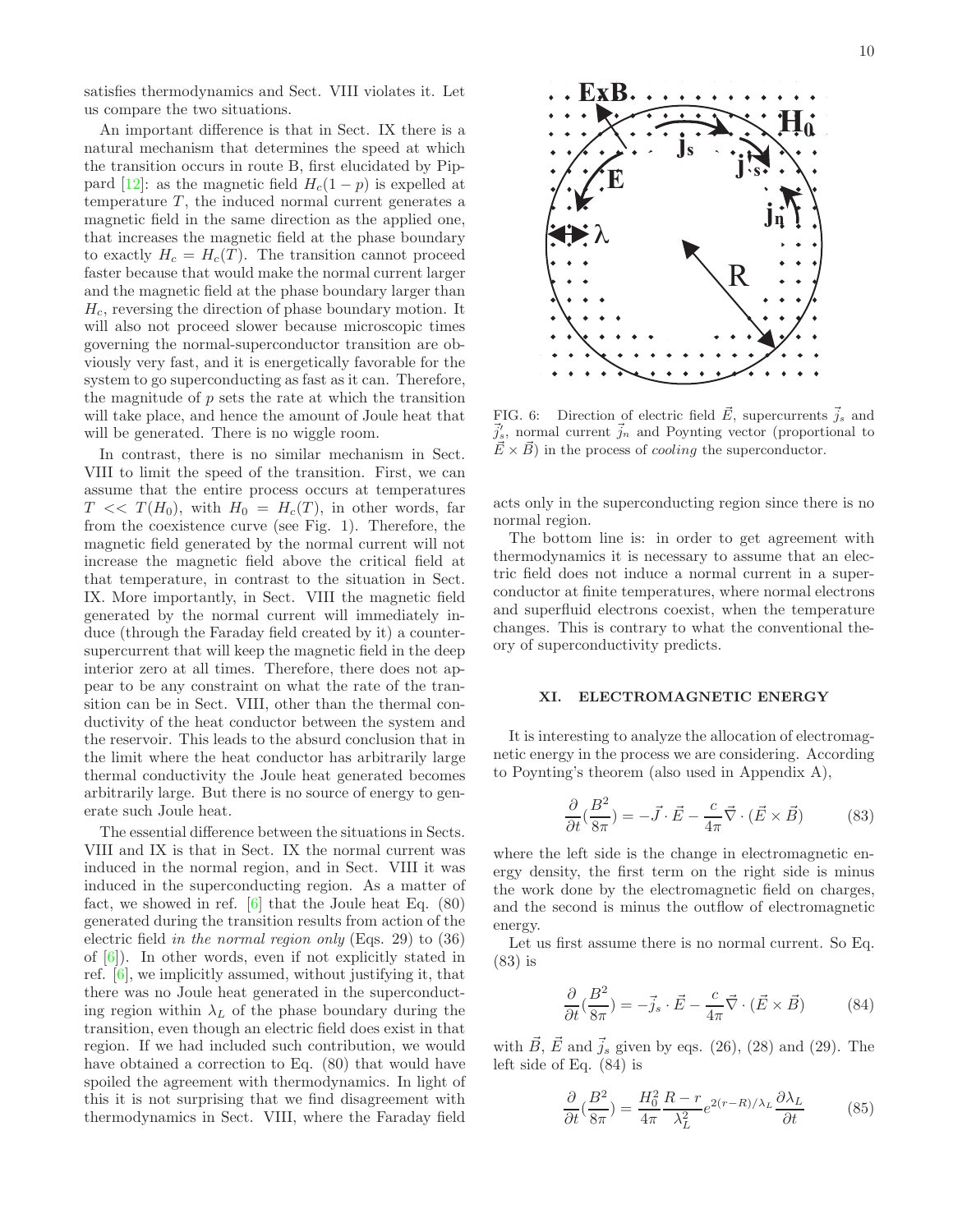and the terms on the right side,

$$
-\vec{j}_s \cdot \vec{E} = -\frac{H_0^2}{4\pi\lambda_L} (1 + \frac{R-r}{\lambda_L}) e^{2(r-R)/\lambda_L} \frac{\partial \lambda_L}{\partial t} \qquad (86)
$$

and

$$
- \frac{c}{4\pi} \vec{\nabla} \cdot (\vec{E} \times \vec{B}) = \tag{87}
$$

$$
\frac{H_0^2}{4\pi} \frac{\partial}{\partial r} \left[ (1 + \frac{R-r}{\lambda_L}) e^{2(r-R)/\lambda_L} \right] \frac{\partial \lambda_L}{\partial t} \qquad (88)
$$

and it is easily seen by substitution that Eq. (84) holds.

In Eq. (84), the left side is negative (recall that  $\partial \lambda_L/\partial t$ is negative), since the magnetic energy is decreasing as we cool and magnetic field lines move out. The second term on the right is even more negative, more electromagnetic energy is flowing out than the decrease in magnetic energy in the interior. This is because the first term on the right is positive, the electric field decelerates the supercurrent, hence does negative work on the charges. In other words, the supercurrent is giving energy to the electromagnetic field, energy that it acquired in the process of normal electrons condensing into the superfluid.

Assume now there is also normal current. At first sight it may seem that Poynting's theorem will be violated if we substitute  $j_s$  by  $j_s + j_n$  in Eq. (84). The reason it is not is that when there is normal current there is also an additional supercurrent,  $\vec{j}'_s = -\vec{j}_n$ . This new supercurrent is induced because the normal current creates a magnetic field, and in that process Faraday's law creates a magnetic field that induces this new supercurrent, which ensures that the magnetic field doesn't change, and in particular remains zero in the deep interior of the cylinder. So the energy balance equation is now

$$
\frac{\partial}{\partial t} \left( \frac{B^2}{8\pi} \right) = -(\vec{j}_s + \vec{j}'_s) \cdot \vec{E} - \vec{j}_n \cdot \vec{E} - \frac{c}{4\pi} \vec{\nabla} \cdot (\vec{E} \times \vec{B}) \tag{89}
$$

with the same  $\vec{B}$  and E as before. So Poynting's theorem continues to hold, but now there are two terms in Eq. (89) representing work done by the electromagnetic field on charges. The first term is positive and larger than before, since the supercurrent is larger, so the field is doing more negative work on the supercurrent than before. The second term is negative, representing the positive work that the field does on normal charges, since the normal current is in the same direction as the electric field, and that work is dissipated as Joule heat. Figure 6 shows the directions of currents, Faraday field and Poynting vector in the cooling process.

The faster the process goes, i.e. the larger the thermal conductivity  $\kappa$  of the heat conductor in Fig. 3 is, the larger will be  $j_s'$ ,  $j_n$ , and the associated Joule heat  $Q_j$  and associated Joule entropy  $S_J$ . 'Somebody' has to supply the energy to create  $j'_s$ , that is transferred to  $j_n$  through the electromagnetic field and then converted into Joule heat. The only 'somebody' here is the superconductor.

As the superconductor cools, electrons condense into the superfluid and thereby lower their energy. Part of that energy difference is heat transferred to the reservoir, and part is transferred to the electromagnetic field via the first term on the right in Eq. (84). When the temperature decreases from T to  $T - \Delta T$  we can write for these terms

$$
\Delta E = \Delta Q + \Delta E_{em}.\tag{90}
$$

Both  $\Delta E$  and  $\Delta Q$  are determined by the initial and final temperatures, T to  $T - \Delta T$ . In particular,  $\Delta Q =$  $T(\partial S/\partial T)\Delta T$ . So  $\Delta E_{em}$ , the energy transferred to the electromagnetic field, is fixed. It is given by the space and time integral of the second term in Eq. (84), which yields

$$
\int_0^\infty dt \int d^3r (-\vec{j}_s \cdot \vec{E}) = \frac{3}{8} H_0^2 R h [\lambda_L(T) - \lambda_L(T - \Delta T)] \tag{91}
$$

and is independent of how fast or slow the cooling is. Therefore, there is no extra energy to create  $j'_{s}$ , therefore it is not possible that  $j_n$  exists either.

# XII. MORE ON THERMODYNAMICS

We have argued that generation of Joule heat in a process where the temperature of the superconductor changes, always below  $T_c$ , leads to violation of both the first and second law of thermodynamics. In this section we consider the possibility that through some unknown mechanism conservation of energy can be maintained, and show that even in that case the second law would be violated.

Consider an intermediate step in the process, where the system changes its temperature from T to  $T - \Delta T$ . Consider two different ways to do this step:

(a) Infinitely slowly

(b) In a finite amount of time,  $\Delta t$ .

According to the previous discussion, for (b) finite Joule heat will be generated in the system.

The total amount of heat transferred from the system to the reservoir has to be the same for (a) and (b), since the initial and final states of both the system and the electromagnetic field are the same, and hence also those of the reservoir. Let's call that heat  $\Delta Q$ . For process (a), we have

$$
\Delta Q = C(T)\Delta T \tag{92}
$$

where  $C(T)$  is the equilibrium heat capacity of the system. No Joule heat is generated.

For process (b), assume Joule heat  $\Delta Q_J$  is generated. One could imagine that the heat capacity of the system is different than the equilibrium one when the process occurs at a finite rate and involves Joule heat, let's call it  $C_r(T) < C(T)$ . We will then have for process (b)

$$
\Delta Q = C_r(T)\Delta T + \Delta Q_J \tag{93}
$$

transferred from the system to the reservoir, the same as in process (a), respecting the first law. Both terms in Eq.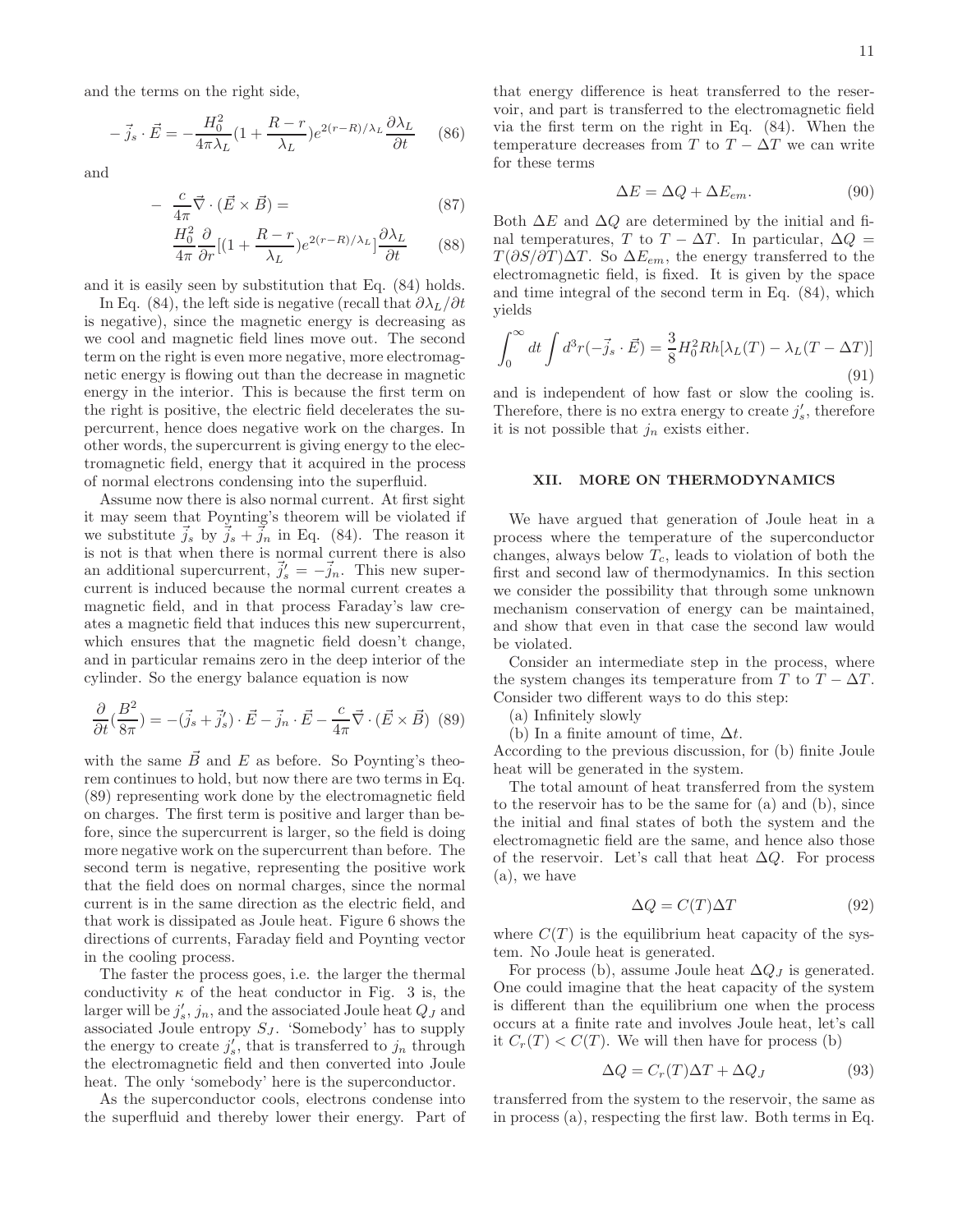

lower (right panel) temperature.<br> **B** FIG. 7: Schematic depiction of field lines in a cylindrical superconductor of finite height at a higher (left panel) and a

(93) would depend on the speed of the process, the faster the process the smaller the first term and the larger the second term.

However, consider the change in entropy of the universe. The change in entropy of the reservoir in both processes is

$$
\Delta S_{res} = \frac{\Delta Q}{T_2} \tag{94}
$$

and the change in entropy of the system in both processes is (to lowest order in  $\Delta T$ )

$$
\Delta S_{sys} = -\frac{\Delta Q}{T} \tag{95}
$$

In process (a) that is all there is, so the change in entropy of the universe is

$$
\Delta S_{univ}^{(a)} = \Delta S_{res} + \Delta S_{sys} = \frac{\Delta Q}{T_2} - \frac{\Delta Q}{T}
$$
 (96)

which is of course larger than zero since  $T > T_2$ . In process (b), in addition to these, we need to take into account that generation of Joule heat generates entropy:

$$
\Delta S_J = \frac{\Delta Q_J}{T}.\tag{97}
$$

Therefore, the change in entropy of the universe in process (b) is

$$
\Delta S_{univ}^{(b)} = \Delta S_{univ}^{(a)} + \Delta S_J > \Delta S_{univ}^{(a)}.\tag{98}
$$

However, entropy is a function of state. Therefore, the second law of thermodynamics is violated by Eq. (98).

Finally, to try to get around this problem let us consider the possibility that the system lowers its entropy by a larger amount than Eq. (95) in the process of transferring heat to the reservoir in process (b). This would happen if the system is at a slightly lower temperature. Indeed one can argue that to generate the normal current the system has to supply energy, and that would lower its temperature from T to  $T - \delta T$ , where  $\delta T$  is determined by the equation

$$
\Delta Q_J = C(T)\delta T. \tag{99}
$$

The change in entropy of the system would then be, rather than Eq. (95)

$$
\Delta S_{sys}^{(b)} = -\frac{\Delta Q}{T - \delta T} = -\frac{\Delta Q}{T} - \frac{\Delta Q}{T} \frac{\delta T}{T}
$$
(100)

or, using Eqs. (99) and (92)

$$
\Delta S_{sys}^{(b)} = -\frac{\Delta Q}{T} - \frac{\Delta Q_J}{T} \frac{\Delta T}{T}
$$
 (101)

so that the change in entropy of the universe in process (b) would be

$$
\Delta S_{univ}^{(b)} = \Delta S_{univ}^{(a)} + \Delta S_J (1 - \frac{\Delta T}{T}) \tag{102}
$$

and the violation of the second law of thermodynamics is not resolved.

# XIII. AN ANALOGY

To understand the problems encountered with thermodynamics better we will consider an analogy here. Figure 7 shows schematically field lines for a superconductor of finite height in a uniform magnetic field. As the temperature is lowered from  $T_1$  (left panel) to  $T_2$  (right panel) the London penetration depth decreases and the magnetic field lines move outward. The initial and final states correspond to points 1 and 2 in the phase diagram of Fig. 1, and are the same no matter how fast or slow the process of cooling the superconductor is.

Imagine now that we place a small normal metal cylinder on top of our superconducting cylinder, as shown in Fig. 8, and we repeat the experiment. The final state will depend on the electrical conductivity of the normal metal and the speed at which the transition occurs. In particular, the final state will be different if (A) the transition occurs infinitely slowly, or equivalently if it occurs at any rate with the normal material being insulating rather than metallic, or (B) infinitely fast, or equivalently at any rate with the normal material being a perfect conductor.

Namely, in case (A) the presence of the normal cylinder will not have any effect, and the final state will be the same as depicted in Fig. 7, right panel (the normal metal cylinder is indicated as a dashed rectangle in Fig. 7).

Instead, in case  $(B)$ , the initial field lines will be  $frozen$ in the normal metal cylinder. When the superconductor is cooled it will expel the magnetic field lines to a penetration depth  $\lambda_2 < \lambda_1$  but it will have a harder time doing so, because of the boundary condition that magnetic field lines in the normal metal cannot move. As a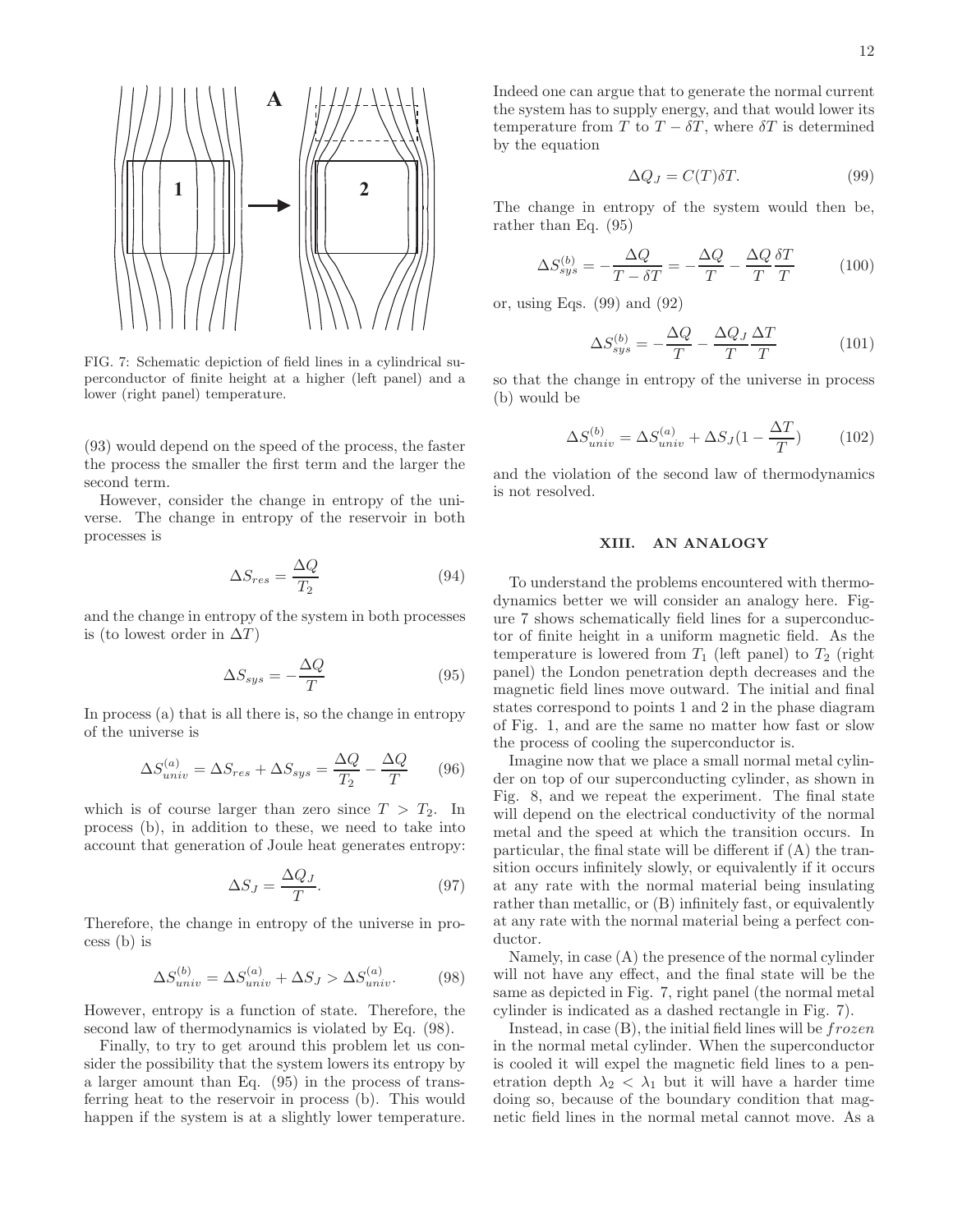

FIG. 8: Same superconducting cylinder as in Fig. 7, with a normal metal cylinder added on top (smaller rectangle) The figure shows schematically the situation where the normal metal is a perfect conductor, or equivalently the transition occurs infinitely fast, so the field lines are frozen in the normal metal.

consequence, the final state in Fig. 8 for the superconductor, denoted by 2', will not be the same as in Fig. 7. In particular, the magnetic field will be more intense near the surface than in the case of Fig. 7. The magnetic field lines will be somewhat different and the associated supercurrent will also be somewhat different.

Is it possible to have two different final states for a simply connected superconductor? Yes, because the boundary conditions are different, the magnetic field outside the superconductor near the upper surface is different for the two situations depicted in Figs. 7 and 8.

More generally, if the normal metal cylinder has a finite electrical conductivity and the cooling process occurs at a finite rate, Joule heat will be dissipated in an amount that depends on the conductivity and the rate. For each different case, with different Joule heat dissipated, the final state of the superconductor will be different. If we imagine this system in the setup of figure 3, where it dumps heat into a reservoir at temperature  $T_2$ , the heat dumped will be different in each case and the total entropy generated will be different in each case. There is no contradiction with thermodynamics here, because both the system and the reservoir are reaching a different final state in each case. If we were to compute all the thermodynamics quantities we would find that the laws of thermodynamics hold.

I argue that in a sense what Fig. 8 depicts is the view of superconductors within the conventional theory of superconductivity, where the 'normal metallic cylinder' is immersed inside the superconductor rather than outside as in Fig. 8. Thermodynamic laws will be satisfied  $if$ the system is allowed to reach different final states depending on the speed at which the cooling occurs and of the magnitude of its electrical conductivity in the normal state. For example, if the cooling is fast the system will "use up" a large part of its condensation energy in Joule

## XIV. FURTHER ARGUMENTS

Some readers may think that the situation considered here is not very different from other situations where Joule heat is generated in an amount that depends on the speed of the process, hence that the arguments given here would imply inconsistencies in other situations, hence these arguments cannot be right. That is not so. Let us analyze a couple of simple examples and how they differ from the situation considered here.

### A. Magnet and normal conductor

Consider a situation where we approach a permanent magnet by hand to a normal metal. Eddy currents are generated and Joule heat is dissipated, in different amounts depending on the speed of the process and the conductivity of the material. In particular, if we approach the magnet faster the Faraday field is larger and more Joule heat is dissipated. Why is thermodynamics not violated?

The answer is of course that if we approach the magnet faster the eddy currents generate a larger magnetic field that generates a larger force that opposes the motion of the magnet, hence our hand has to do more work to approach the magnet to the metal at a faster speed, and the extra work supplied by us supplies the extra Joule heat generated. Similarly if the conductivity of the material is larger the Joule heat generated is larger, but so are the eddy currents generated and the opposing force.

Instead, for the case of the superconductor considered in this paper there is no external "hand" that can supply variable amounts of work depending on the speed of the process. As discussed, initial and final states of the metal and the reservoir, and hence their energies, are fixed by the initial and final temperatures and are independent of the speed of the process, but the speed of the process is not fixed (it depends on  $\kappa$ ) and neither is the amount of generated Joule heat according to the conventional theory.

#### B. Inductor in a circuit

Let us consider a circuit with an inductor  $L$  in series with a resistor  $R$  connected to a battery, through which a current circulates. For example, these circuit elements could consist of a single metallic cylinder conducting current in the direction of its axis. A magnetic field will exist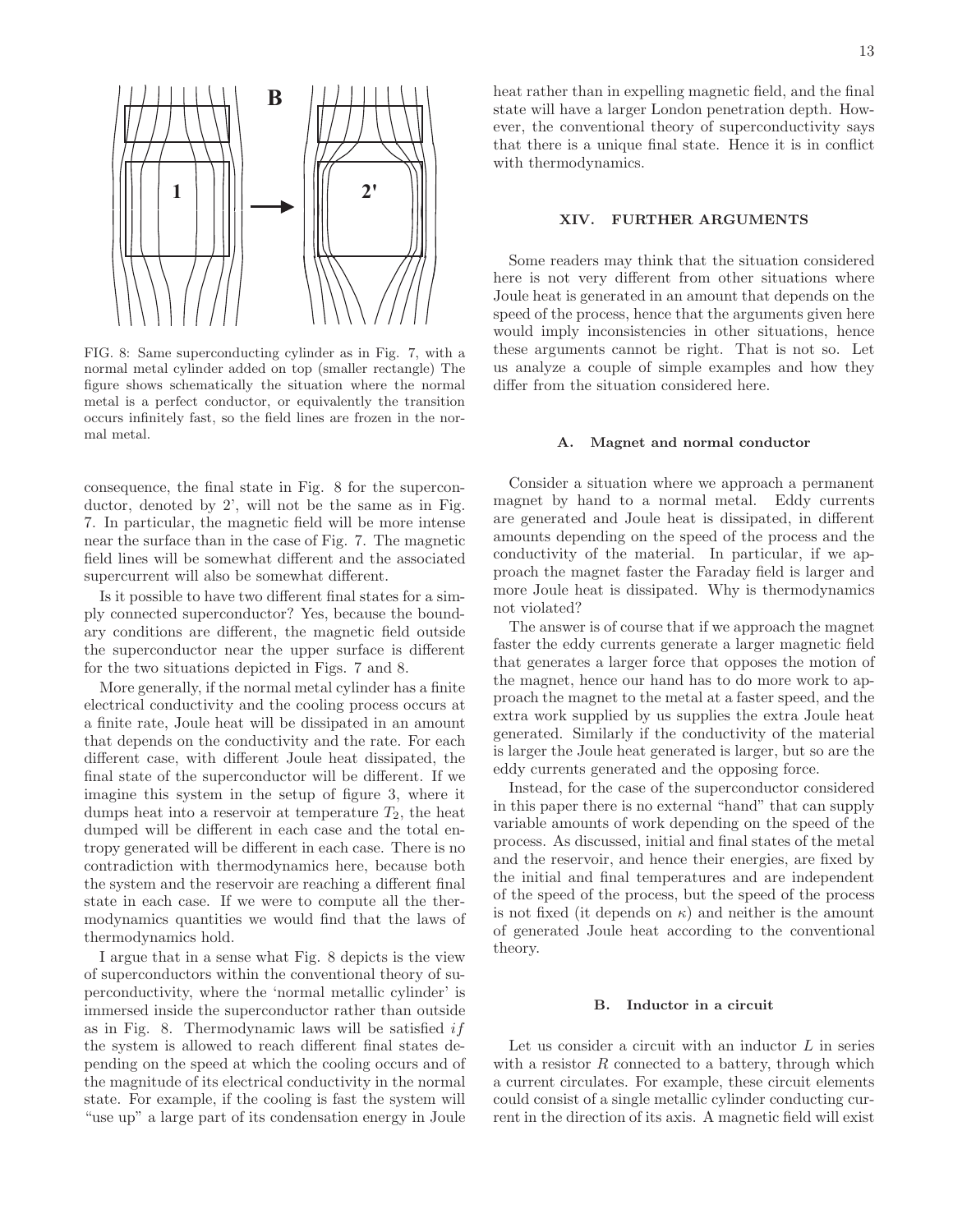in the inductor, and the magnetic energy stored is

$$
U = \frac{1}{2}LI_0^2\tag{103}
$$

with  $I_0$  the initial current circulating. If we now disconnect the battery and short the circuit, the current will decay with time constant  $t_0 = L/R$ , given by

$$
I(t) = I_0 e^{-t/t_0}
$$
 (104)

generating power

$$
P(t) = I(t)^2 R.
$$
\n<sup>(105)</sup>

If  $R$  is large the Joule heat generated per unit time is large, if  $R$  is small it is small, why is energy conservation not violated?

The answer is of course that the integrated power, that gives the total Joule heat generated as the current decays to zero, is independent of  $R$  and yields of course Eq.  $(103)$ , as is easily verified. If R is small, the process proceeds very slowly and the power dissipated at any given time is very small, if  $R$  is large the process is fast and the power is large, but the time integral and total Joule heat dissipated is always the same, independent of the speed of the process. And of course the origin of the energy dissipated in Joule heat is accounted for, it is the energy that was originally stored in the inductor.

Instead, for the case of the superconductor discussed here, the origin of the energy dissipated in Joule heat is not accounted for, the speed of the process is not determined by the conductivity of the normal electrons, nor does the magnetic field and its time variation depend solely on the normal current since there is also supercurrent. For those reasons the total Joule heat generated is not the same independent of the speed of the process, and is not the same independent of the normal resistivity, and in particular goes to zero if the temperature change proceeds infinitely slowly and/or if the normal state resistivity goes to infinity, and is not zero if it proceeds at a finite rate and the normal state resistivity is finite, leading to the conflict with thermodynamics discussed earlier in the paper.

# XV. RESOLUTION OF THE CONUNDRUM

In this section we propose a qualitative solution to the conundrum discussed in the previous sections.

We don't want to give up on the principle that superconductivity is a thermodynamic state of matter, including the situation where an external magnetic field is present. Nor do we want to give up on the laws of thermodynamics, electromagnetism or mechanics. We propose that there is only one way to resolve this conundrum.

Consider the situation in fig. 8. Imagine that there are electric charges in the normal metal that are completely free to move, and the metal is a perfect conductor. If the mobile charges in the metal move together with the magnetic field lines as the system is cooled, no Joule heat will be generated. This is what happens in a perfectly conducting plasma according to Alfven's theorem [\[13\]](#page-23-2): the magnetic field lines are frozen into the fluid, when the fluid moves the magnetic field lines move with it and vice versa, and no Joule heat is generated.

Therefore, if a perfectly conducting fluid residing in the interior of the superconductor moves outward together with the field lines when the system is cooled, no Joule heat will be generated and the system will be able to reach a unique final state independent of the rate at which the field lines move out.

For this to be a possibility this fluid has to be both charge neutral and mass neutral, so that neither charge nor mass accumulation near the surface will occur.

This is possible if there is an outward flow of both electrons and holes. Because holes are not real physical particles, the outward motion of holes is associated with inward rather than outward flow of mass, and it can compensate the outflow of mass due to electrons. The electrons and holes flowing out can drag the magnetic field lines with them, as in a perfectly conducting plasma [\[13\]](#page-23-2), without energy dissipation.

In previous work, we have explained the dynamics of the Meissner effect within the theory of hole superconductivity as follows  $[5, 6, 14]$  $[5, 6, 14]$  $[5, 6, 14]$  $[5, 6, 14]$ : when the phase boundary moves outward, electrons becoming superconducting move outward and acquire azimuthal speed due to the action of the Lorentz force, giving rise to the increasing Meissner current. At the same time, normal holes move outward to compensate for the radial charge imbalance, and the combined action of magnetic and electric fields cause the holes to move radially out without acquiring azimuthal velocity  $[14]$ . In this process they transfer azimuthal momentum to the body as a whole without any energy dissipation, thus compensating for the increasing azimuthal momentum of the Meissner current.

We believe the same physics is at play here, as the system is cooled and normal electrons condense into the superfluid, and can explain the contradictions encountered within the conventional theory. In particular, normal holes moving out are subject to a clockwise Lorentz force which can exactly compensate for the counterclockwise force exerted by the Faraday field on them, so that no azimuthal current and no Joule dissipation results.

The details of the process will be discussed elsewhere.

# XVI. DISCUSSION

In this paper we have analyzed the process where a type I superconductor in a magnetic field is cooled while always in the superconducting state. We have encountered several problems in trying to understand this process within the conventional theory of superconductivity, and we have suggested that the alternative theory of hole superconductivity [\[15](#page-23-4)] may be able to resolve these problems. The same problems would have been encountered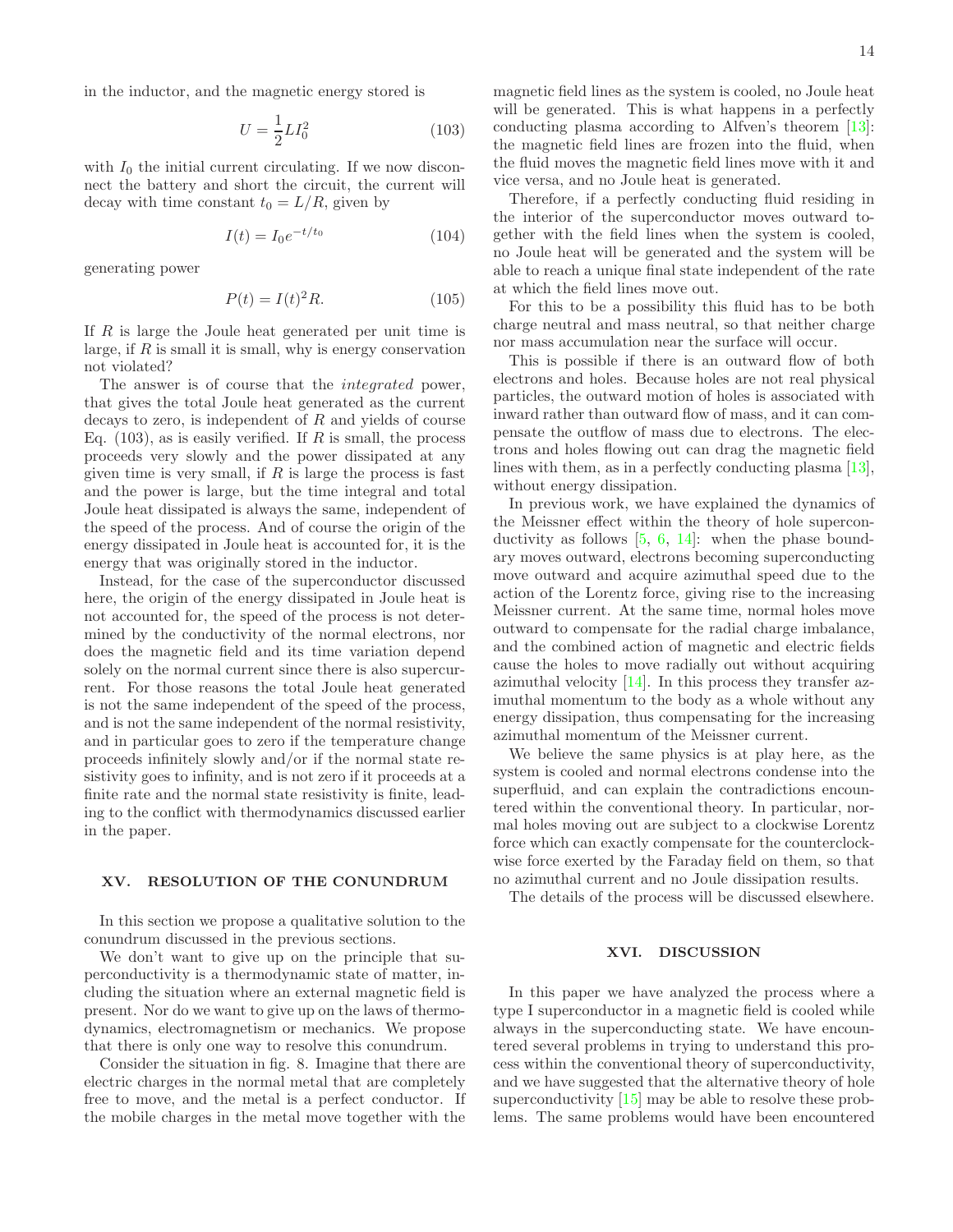if we had considered a process of heating rather than cooling.

The first problem we pointed out is that there has to be a physical mechanism for electrons that go from normal to superconducting in the process of cooling to spontaneously acquire angular momentum, and at the same time for the body to acquire equal and opposite angular momentum. The physical mechanisms by which this happens have not been explained in the literature on conventional superconductivity. We believe the conventional theory cannot explain these processes. In fact, the same question arises in the normal-superconductor phase transition in a magnetic field, or its reverse [\[16\]](#page-23-5). We have analyzed these questions within the alternative theory of hole superconductivity and shown how they can be explained with physics that is not part of the conventional theory [\[5](#page-22-4), [14,](#page-23-3) [16](#page-23-5)]. The same physics would explain these momentum changes in the context discussed in this paper.

The next problems relate to the action of the Faraday electric field that is necessarily induced when the temperature changes. It will generate a normal current and cause dissipation of Joule heat. We showed that this Joule heat will become arbitrarily large sufficiently close to the phase transition point, and that it will become arbitrarily large if the rate of temperature change is large. .

We have shown that in fact there is normal current originating from two different sources. On the one hand, the Faraday electric field gives rise to a normal current proportional to the density of normal electrons, just like in a normal metal. On the other hand, within the conventional theory the process of condensation leaves behind a momentum imbalance in the normal electron distribution [\[6,](#page-22-5) [11](#page-23-0)], which gives rise to normal current in the same direction as that induced by the Faraday field, so it adds to it. The decay of this normal current necessarily gives rise to Joule heating during the process where the London penetration depth changes, either cooling or heating.

Note also that the amount of Joule heat  $Q_J$  generated depends both on the speed of the process and on the normal conductivity  $\sigma_n$ , two variables that are not tied to each other, contrary to what happens in the phase transition (see Sect. IX and Refs. [\[10,](#page-22-9) [12](#page-23-1)]), and contrary to what happens in a circuit with inductor and resistor (Sect. XIV B). So for a given  $Q_J$ , we can get the same  $Q_J$  by making the process slower by a factor of 2 and increasing  $\sigma_n$  by a factor of 2. Therefore the conflict with thermodynamics that we encounter is not related to the degree by which the system is 'out of equilibrium' during the process.

We have found that the generation of *any* Joule heat in the process considered in this paper is inconsistent with thermodynamics. The only way to make it consistent with thermodynamics within the conventional theory would be to assume that the system reaches different final states depending on the speed of the process, which 15

is itself inconsistent with the conventional theory. By contrast, we showed in this paper that the generation of Joule heat during the normal-superconductor transition is consistent with thermodynamics, assuming Joule heat is dissipated only in the normal region and assuming that the process of normal/superfluid conversion is able to transfer momentum to the body without dissipation  $\vert 6 \vert$ .

In the situation discussed in this paper, the electric field arises in a process where the superfluid density is changing. Therein lies the essential difference with the situations considered in ref. [\[8](#page-22-7)] within the conventional theory, where the electric field is due to an electromagnetic wave or an ac current, and is not directly associated with changes in the superfluid density. In that case, it is well established experimentally and theoretically that the action of the electric field on normal electrons gives rise to dissipation. Within the conventional theory of superconductivity the response of normal electrons in those situations and in the situation considered here will be the same. This is necessarily so within the conventional theory in order to satisfy momentum conservation. But it leads to the conundrum discussed in this paper.

Within the conventional theory these normal currents and the resulting Joule heat are unavoidable for a simple reason. There is no mechanism that can transfer momentum between electrons and the body as a whole in the conventional theory that does not involve scattering of normal electrons through the same processes that give rise to resistivity in the normal state. Transferring momentum between electrons and the body is necessary to conserve momentum. As we have seen, the total momentum of the body does not change in the process, but the Faraday field imparts the positive ions momentum in the counterclockwise direction that needs to be compensated by 'somebody' giving the body clockwise momentum. In addition, the condensation process involves normal electrons acquiring counterclockwise momentum, which needs to be compensated by the body acquiring more clockwise momentum. Both those processes necessitate transfer of momentum from normal electrons to ions through normal scattering processes in the conventional theory, that give rise to Joule heating as discussed in Sects. VI and VII and leads to the conflict with thermodynamics.

Instead, within the theory of hole superconductivity there is a mechanism to transfer momentum between electrons and the body that does not involve normal scattering processes and associated Joule heating. It requires that the normal charge carriers are holes [\[5,](#page-22-4) [6](#page-22-5), [14](#page-23-3), [16,](#page-23-5) [17\]](#page-23-6).

We have pointed out that the theory of hole superconductivity [\[15](#page-23-4)] has physical elements not contained in the conventional theory that may provide a way to resolve this conundrum. Within this theory the response of the superconductor to ac fields would be similar to the conventional theory [\[18](#page-23-7)], consistent with experiment. However, the response to the electric field that arises in the process of electrons condensing or decondensing into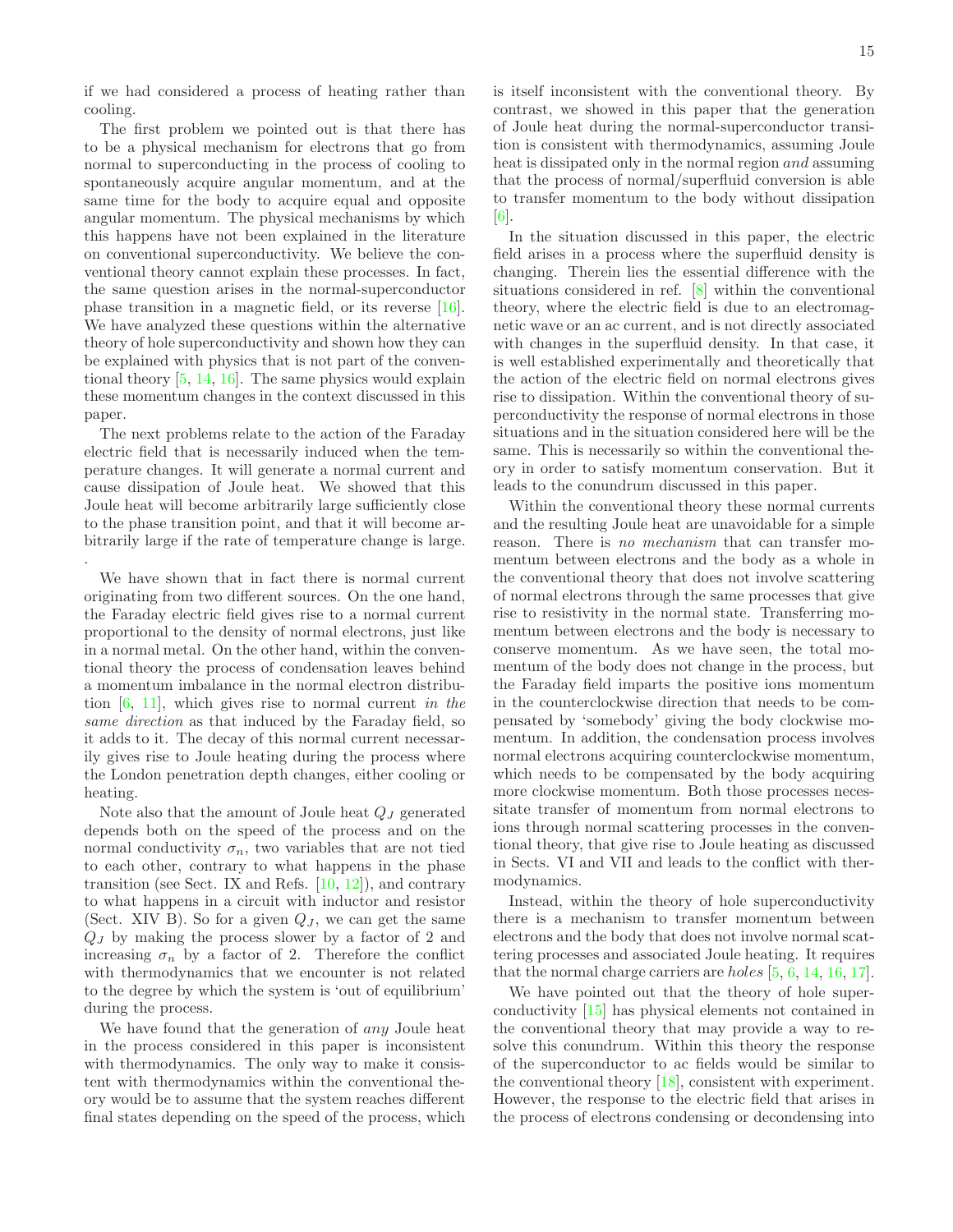or out of the superfluid would not be the same. That is because within this theory those processes are associated with radial outflow and inflow of electrons and holes, and the magnetic Lorentz force acting on these moving charges will change the effect of the Faraday field on them. In addition, the condensation process does not give rise to normal current within this theory [\[6](#page-22-5)]. Qualitatively, within this theory condensation and decondensation is associated with radial flow of a charge-neutral mass-neutral perfectly conducting plasma, which according to Alfven's theorem will flow without dissipation [\[13\]](#page-23-2).

# Appendix A: Calculation of the Joule heat for the normal-superconductor transition

We consider the electromagnetic energy equation

$$
\frac{d}{dt}(\frac{H^2}{8\pi}) = -\vec{J} \cdot \vec{E} - \frac{c}{4\pi} \vec{\nabla} \cdot (\vec{E} \times \vec{H}).
$$
 (A1)

for the case where the system makes the transition from normal to superconducting in an applied magnetic field  $H_c(1-p)$ . The left side represents the change in energy of the electromagnetic field as the magnetic field is expelled from the body, the first term on the right side is the work done by the electromagnetic field on currents in this process, and the second term is the outflow of electromagnetic energy. Integrating over the volume of the body V and over time we find for the change in electromagnetic energy per unit volume

$$
\frac{1}{V} \int d^3 r \int_0^\infty dt \frac{d}{dt} \left(\frac{H^2}{8\pi}\right) = -\frac{H_c^2 (1-p)^2}{8\pi}.
$$
 (A2)

since at the end the initial magnetic field  $H_c(1-p)$  is completely excluded from the body. From Faraday's law and assuming cylindrical symmetry we have for the electric field generated by the changing magnetic flux at the surface of the cylinder

$$
\vec{E}(R,t) = -\frac{1}{2\pi Rc} \frac{d}{dt} \phi(t)\hat{\theta}
$$
 (A3)

where R is the radius of the cylinder and  $\phi(t)$  is the magnetic flux throught the cylinder, with  $\phi(t = 0)$  $\pi R^2 H_c(1-p)$ ,  $\phi(t=\infty)=0$ . Integration of the second term on the right in Eq. (A1), the energy outflow, over space and time, converting the volume integral to an integral over the surface of the cylinder, using that  $H = H_c(1-p)$  at the surface of the cylinder independent of time and Eq. (A3) for the electric field at the surface yields

$$
\frac{1}{V} \int_0^{\infty} dt \oint (-\frac{c}{4\pi})(\vec{E} \times \vec{H}) \cdot d\vec{S} = -\frac{H_c^2 (1 - p)^2}{4\pi}.
$$
 (A4)

This gives the total electromagnetic energy flowing out through the surface of the sample during the transition.

The current  $\vec{J}$  in Eq. (A1) flows in the azimuthal direction and is given by the sum of superconducting and normal currents

$$
J(r) = J_s(r) + J_n(r) \tag{A5}
$$

where  $J_s(r)$  flows in the region  $r \leq r_0(t)$  and is of appreciable magnitude only within  $\lambda_L$  of the phase boundary, where  $\lambda_L$  is the London penetration depth.  $r_0(t)$  is the radius of the phase boundary at time  $t$ . Integration of the second term in Eq. (A1) over the superconducting current yields [\[10\]](#page-22-9)

$$
\frac{1}{V} \int d^3r \int_0^\infty dt (-\vec{J}_s \cdot \vec{E}) = \frac{H_c^2}{8\pi}.
$$
 (A6)

This is because the Faraday field decelerates the supercurrent [\[10\]](#page-22-9) as the phase boundary moves out .

The Joule heat per unit volume generated during the transition is

$$
Q_J \equiv \frac{1}{V} \int d^3r \int_0^\infty dt \vec{J}_n \cdot \vec{E}
$$
 (A7)

hence from integrating Eq. (A1) over space and time using Eqs.  $(A2)$ ,  $(A4)$ ,  $(A5)$  and  $(A6)$  we have

$$
-\frac{H_c^2(1-p)^2}{8\pi} = \frac{H_c^2}{8\pi} - Q_J - \frac{H_c^2(1-p)^2}{4\pi}
$$
 (A8)

which implies

$$
Q_J = \frac{H_c^2}{4\pi}p\tag{A9}
$$

to linear order in p. The entropy generated from Joule heat is then

$$
\Delta S_{Joule} = \frac{Q_J}{T} = \frac{H_c^2}{4\pi T} p.
$$
\n(A10)

The reason for why in this case there is 'extra' condensation energy to generate the Joule heat is that the system is expelling magnetic field  $H_c(1-p)$  while being at a temperature where its critical field is larger, i.e.  $H_c$ , and correspondingly it has the necessary extra condensation energy.

It is interesting that in this calculation we have not made an assumption of what the speed of the process is, and yet the amount of Joule heat and Joule entropy are completely determined. The reason is, the conditions of the problem completely determine what the speed of the process is. In ref.  $\left[6\right]$  we showed that if we calculate explicitly the Joule heat from Eq. (A7) over the time the process takes, instead of obtaining  $Q_J$  from Eq. (A8) by substraction, the same answer Eq. (A9) is obtained.

#### Appendix B: The refereeing process

The paper was submitted to Physical Review B on July 29, 2019. It was summarily rejected on September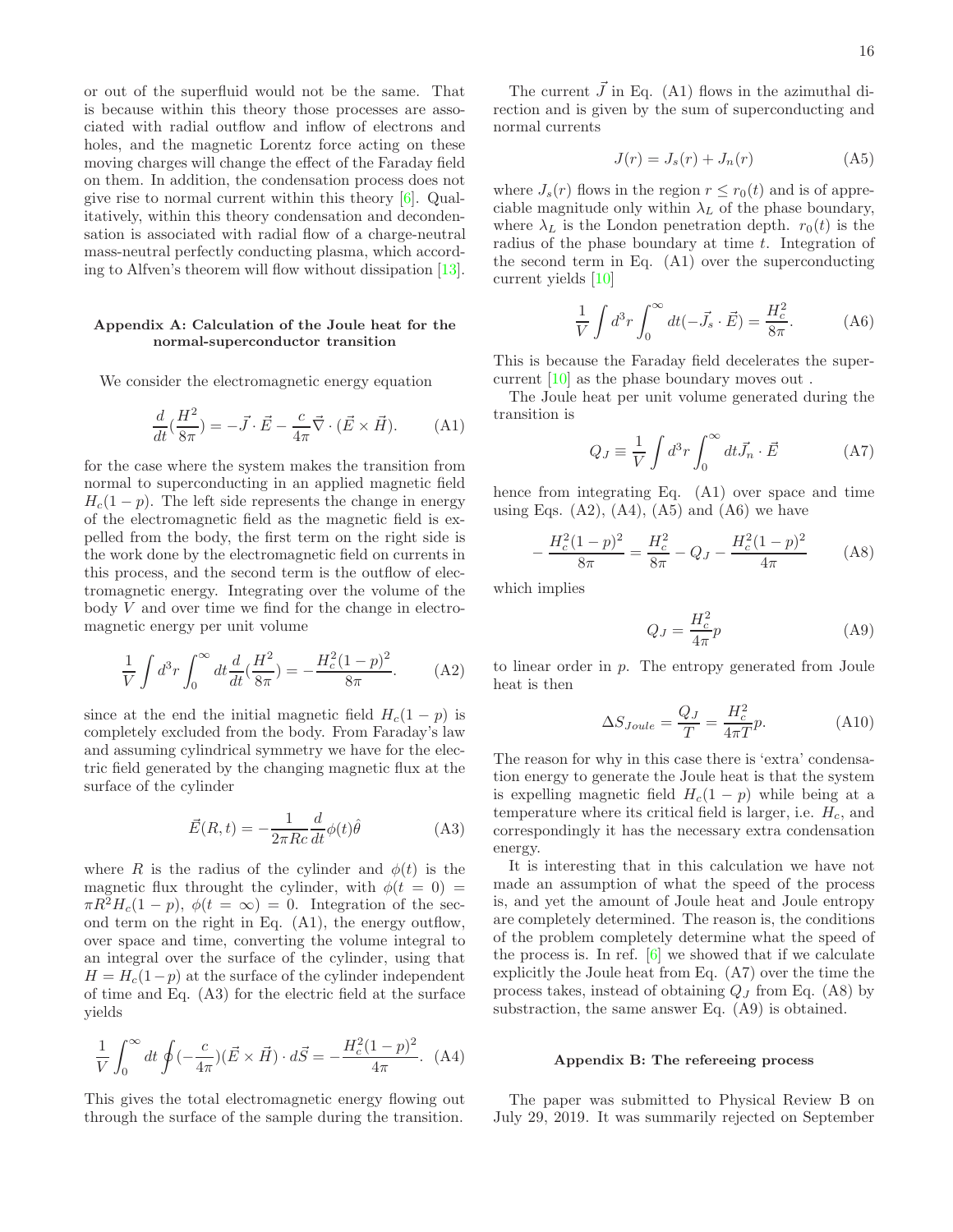17, 2019, upon the negative recommendations of two referees, First and Second Referee. I immediately contacted the Editor and sent in detailed responses to the referee's comments. In the next subsection I reproduce the report of the Second Referee, and my response to it, explaining why it is clearly wrong. The following subsection describes what happened next.

## 1. The Second Referee

## a. The report of the Second Referee

"The manuscript continues the theme of multiple recent writings by the author attempting to disprove the conventional theory of superconductivity. The ironic part is that, while the author claims the faults of the BCS theory, he actually does not use that theory in any of the calculations, relying instead on a two-fluid model, taken so liberally and out of context that it goes beyond physics in the realm of drawing straw figures that one then wants to defeat. One example is eq.(5) of PRL, eq. (39) of PRB, which claims the normal current by Bogoliubov quasiparticles, and then proceeds to point out inconsistencies in Joule heating. What the author seems to have forgotten is that the superconducting condensate shorts the connection, so actually having a finite electric field across a superconducting sample requires either a current exceeding critical current or highly non-equilibrium situation. Neither one can be addressed in the framework of the approach taken in the manuscript. Therefore the inconsistency involving Joule heating is completely made up.

I suggest the author considers a microscopic theory of superconductivity, and determines the Joule heating in the non-equilibrium Keldysh formalism for a superconductor with leads attached, including full self-consistency on the spatial dependence of the order parameter, including near the leads. If such calculation shows discrepancies with prevailing theories, we will be able to have a scientific discussion on where it originates, and whether it is a deficiency of the approach or the underlying assumptions. Since the current calculation does not address this, a constructive physics discussion is impossible, and the manuscript is not appropriate for publication in a reputable scientific journal.

In addition to the extended discussion of the material considered in the paper submitted to PRL, this manuscript makes even more obvious that a fullyself-consistent microscopic non-equilibrium calculation is needed, since only such calculation can answer questions about non-ergodicity and heat generation, the author discusses the angular momentum of the Cooper pairs. This is a topic with rich history, and many of the questions surrounding it have been resolved by considering the detailed variation of the order parameter near the boundaries, see Phys. Rev. B 84, 214509 (2011) for discussion relevant to unconventional superconductors, but many of the arguments remain valid for conventional system.

Therefore I reiterate to the editors of PRB that only a fully microscopic non-equilibrium self-consistent calculation is able to answer the questions posed. I am personally convinced that they would show agreement with the BCS-like theory, but welcome the author to carry them out and resubmit the paper then, and only then."

## b. My response to the Second Referee

I would like to start by thanking the referee for the time and effort spent in reviewing my paper. The referee is not correct in saying that the supercurrent "shorts the connection". Here we don't have an electric field "across a superconducting sample". We have a Faraday electric field that is azimuthal in the cylinder. How do you "short" that electric field by the supercurrent? That electric field pushes superelectrons in the azimuthal direction and pushes normal electrons (i.e. Bogoliubov quasiparticles) in the azimuthal direction. The normal electrons dissipate energy, just like eddy currents in a normal metal do. Hence the inconsistency involving Joule heating is not "made up".

The situation the referee is suggesting, a superconductor with leads attached, is not relevant to the situation considered in this paper. I am talking about an electric field induced by a time-dependent magnetic field.

I invite the referee to reread Section 2.5 of Tinkham's superconductivity book, which I assume he/she trusts. Quoting from it:

"In the static examples treated in earlier sections of this chapter, the superconductor has been described entirely in terms of a lossless diamagnetic response, except for the completely normal domains created in response to strong fields and currents. Most practical applications of superconductivity, however, involve ac currents, whether at low frequencies in power lines or at high frequencies in microwave and computer applications, and superconductors always show finite dissipation when carrying alternating currents. The reason for this is simple. According to the first London equation, a time-varying supercurrent requires an electric field E to accelerate and decelerate the superconducting electrons. This electric field also acts on the so-called "normal" electrons (really thermal excitations from the superconducting ground state, as we shall see in Chap. 3), which scatter from impurities, and can be described by Ohm's law. In this section, we introduce the so-called two-fluid model, which describes the electrodynamics that results from the superposition of the response of the "superconducting" and "normal" electron fluids to alternating electromagnetic fields. Although this model is, of course, an oversimplification, it is the standard working approximation for understanding electrical losses in superconductors, so that dissipation can be anticipated and minimized in applications such as microwave resonators. The validity of the model is restricted, however, to frequencies below the energy gap fre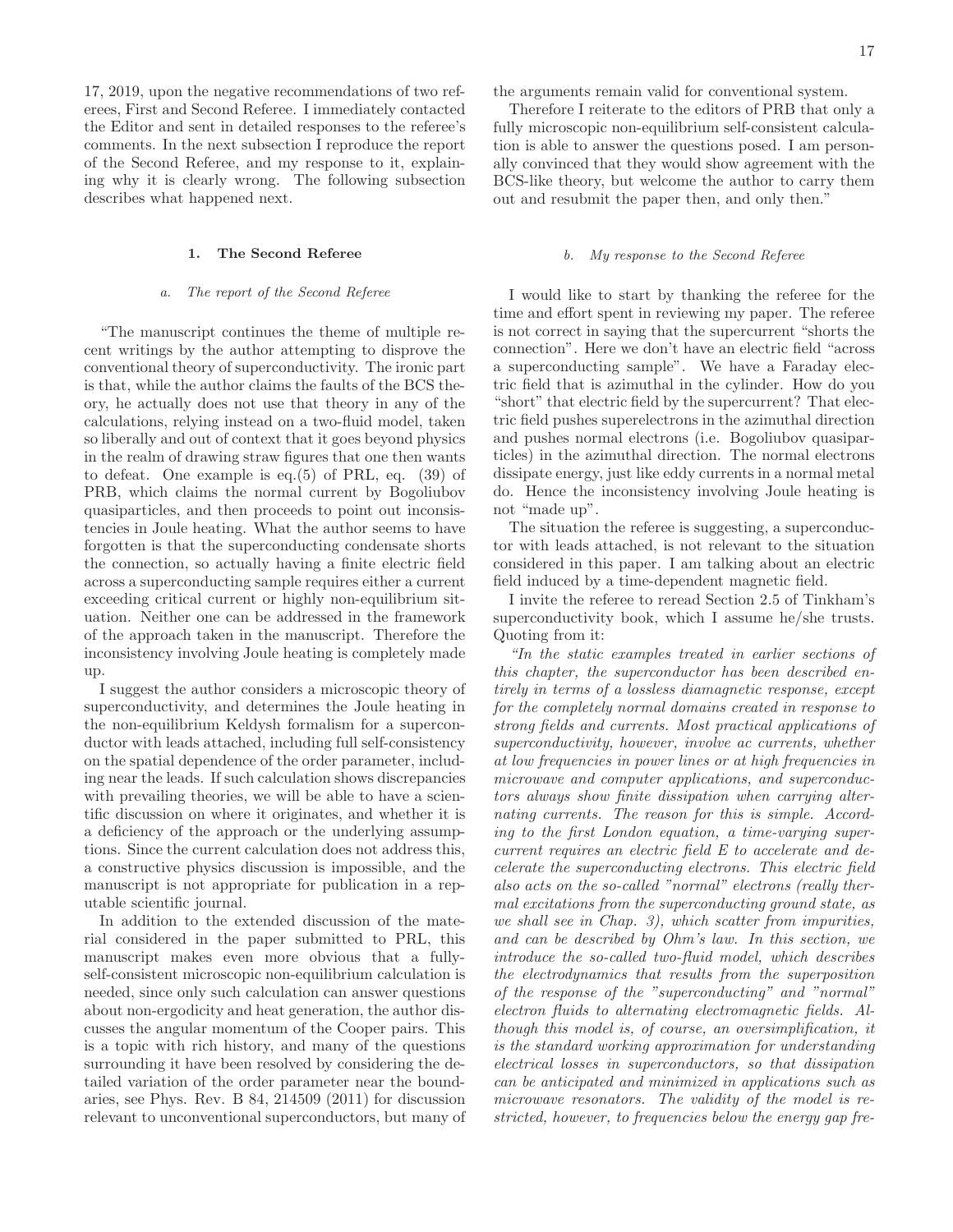quency, since above that frequency additional loss mechanisms set in and the dissipation approaches that in the normal state."

And further down, Tinkham writes:

"In a general two-fluid model, one assumes that the total electron density n can be divided into two parts: the density of superconducting electrons is ns and that of normal electrons is nn, and they have different relaxation times and in (2.41). If one crudely models the behavior of the superconducting electrons simply by assuming , as we did in motivating the first London equation, ....The normal electrons give a parallel ohmic conduction channel, with , provided that (as is typically the case even at microwave frequencies."

The situation I am considering is entirely contained in those statements by Tinkham. In the process I am considering there is an electric field accelerating or decelerating the superconducting electrons, and that electric field acts also on the normal electrons in a way that can be described by Ohm's law.

Therefore, within the conventional theory as described in Tinkham's book, Joule heat will be dissipated in the process I am considering.

Note that Tinkham does not say that a "nonequilibrium Keldysh formalism" is required to understand this physics, rather he says "Although this model is, of course, an oversimplification, it is the standard working approximation for understanding electrical losses in superconductors". The referee may disagree with Tinkham, but surely many readers of Phys. Rev. B will not.

Tinkham did not consider losses in the scenario I am discussing, if he had he would have concluded that losses occurs. My paper presents an argument that proves that if there are losses, thermodynamics is violated.

The referee further says "a fully-self-consistent microscopic non-equilibrium calculation is needed, since only such calculation can answer questions about nonergodicity and heat generation". Again, the excerpts from Tinkham's book quoted above and an extensive literature prove that this is not so. Simple Ohm's law suffices to deduce that Joule heat is dissipated, in an amount proportional to the speed of the process, and that alone is enough to establish the inconsistency I point out. I invite the referee to provide his/her proposed resolution of the inconsistency if he/she has one.

The reference quoted by the referee Phys. Rev. B 84, 214509 (2011) deals with a completely unrelated issue, angular momentum in p-wave superconductors, and doesn't address the question of angular momentum conservation in the transition nor upon changing temperature, so it is completely irrelevant to the issues I am addressing.

My conclusion is, there are no losses in the situation I am considering, because of physics not contained in BCS theory. Note that I am not saying that in a situation of alternating currents there would be no losses either. That is a different physical situation, where the losses are not induced because of a changing temperature as in my paper. In that situation I agree losses occur, and there would be no contradiction.

The referee concludes by saying "Therefore I reiterate to the editors of PRB that only a fully microscopic nonequilibrium self-consistent calculation is able to answer the questions posed." That is not so. Sure a microscopic calculation could shed light on details. However the questions I am raising at the macroscopic level are perfectly well defined, and the macroscopic physical laws, e.g. Faraday's law, thermodynamics, have to hold at that level. I am pointing out they don't, according to the assumptions of BCS theory. If the referee claims they do, he/she should be able to point out precisely what he/she contends is wrong with my argument.

Alternatives to my conclusion to explain the inconsistency I am pointing out would be:

(a) The final state of the superconductor depends on the process, i.e. is different depending on whether the process was slow or fast. I don't believe that's the case, I don't think the referee does either, and in any event that would contradict BCS.

(b) The London penetration depth below Tc does not change with temperature. I don't believe that's the case, I don't think the referee does either, and in any event that would contradict BCS.

I would like to ask the referee to consider my comments above, if necessary reread Sect. 2.5 of Tinkham, and if he/she still thinks I am wrong let me know why, or else reconsider his/her recommendation.

Thank you for the time and effort spent in reviewing this response.

# 2. What happened next

Upon contacting the Editor on September 17, I sent him my response above to the Second Referee, and a response to the First Referee. I also pointed out that the physical arguments given by both referees directly contradicted each other, hence they could not both be correct. On September 20 the Editor agreed to reverse his decision to reject, and continue consideration of the paper. He sent the paper back to the First Referee together with my response to him/her, and to a new Third Referee.

I will not reproduce here the first report of the First Referee and my response to it, only because in his/her second report the First Referee made essentially the same points, having ignored my responses to them. So I will reproduce below the second report of the First Referee, and my response to it.

On October 31, the paper was again summarily rejected, based on the second report of the First Referee and a report from the Third Referee. Once again, the reports rejected the paper based on completely different arguments. I wrote responses to both reports.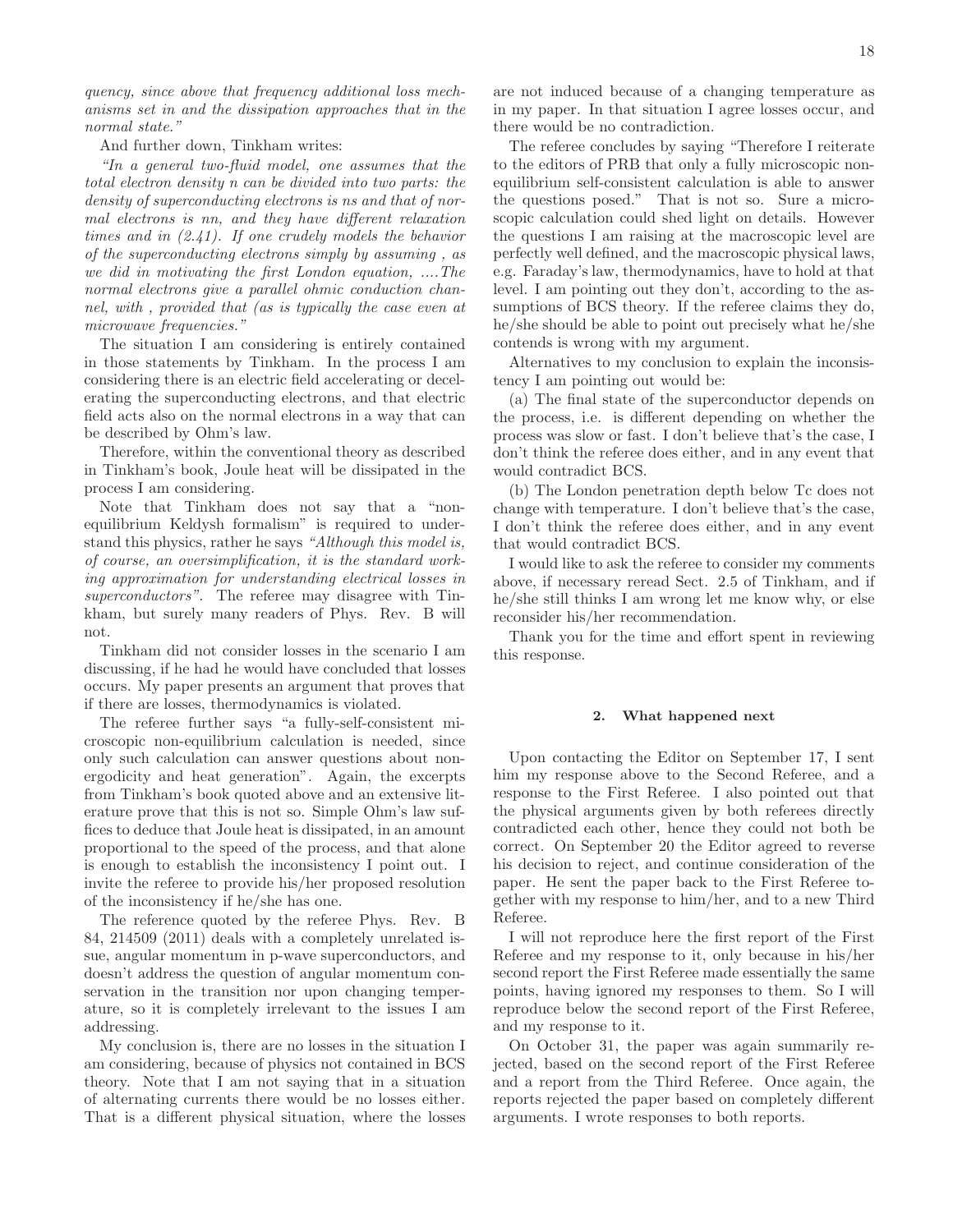Below I reproduce the second report of the First Referee and my response to it, and then the report of the Third Referee and my response to it. In the following subsection I summarize the situation.

## 3. The First Referee

As mentioned above, in his/her second report the First Referee basically repeated the arguments in the first report, so I will not reproduce that first report nor my 3-page answer to it that was ignored by the referee. Below I give the second report of the First Referee and my response to it.

## a. Second report of the First Referee

"The author's reply to my first report shows that there is a fundamental difference of understanding of what BCS theory is and how the physical process considered in his paper should be described by theory. The source of disagreement, in a nutshell, is the following:

The cooling process involving a finite cooling rate takes the system out of equilibrium and therefore cannot be described by equilibrium thermodynamics. As said in my report the correct way of describing the state of the system is in terms of the nonequilibrium Bogoliubov quasiparticle distribution and the variables of the superfluid. Then, it will become clear that the state of the system at the end of the cooling process (the time dependent change of the temperature of the heat reservoir) is out of equilibrium and therefore cannot be described by the thermodynamic variables as in the author's calculation. From this non-equilibrium state the superconductor will relax to equilibrium at temperature T2 within a microscopic relaxation time.

The heat reservoir and the superconductor coupled to it are not a "closed system" of finite extension. Rather, the heat reservoir by definition can absorb heat and entropy without changing its temperature, because it is much bigger than the system under consideration. This implies, in particular, that any heat generated by dissipation in the cooling process in the superconductor will be absorbed by the reservoir. The extra entropy carried by the quasiparticle system at time t2 will also be absorbed by the reservoir. That is the meaning of "cooling." A more detailed theory of the cooling process would involve interaction processes of the quasiparticles with the phonons of the heat bath, as mentioned in my first report.

To summarize, the calculation presented by the author is incomplete. It does not correctly describe the finite rate cooling process. The claim of the author that BCS theory is in conflict with thermodynamics is incorrect. This paper should not be published."

## b. My response to the second report of the First Referee

The referee is not right, for the reasons given below. For clarity, I reproduce the referee's comments in quotation marks and italic font before my comments.

"The cooling process involving a finite cooling rate takes the system out of equilibrium and therefore cannot be described by equilibrium thermodynamics. As said in my report the correct way of describing the state of the system is in terms of the nonequilibrium Bogoliubov quasiparticle distribution and the variables of the superfluid. Then, it will become clear that the state of the system at the end of the cooling process (the time dependent change of the temperature of the heat reservoir) is out of equilibrium and therefore cannot be described by the thermodynamic variables as in the author's calculation. From this non-equilibrium state the superconductor will relax to equilibrium at temperature T2 within a microscopic relaxation time. "

The system is not in thermodynamic equilibrium while the temperature is changing at a finite rate. Nevertheless, its electromagnetic behavior can be described by Eqs. (26)-(29) with the London penetration depth  $\lambda_L(t)$ at time t. During the process the magnetic flux is changing, hence a Faraday field exists, hence a normal current exists. That is undeniable. And that is all I need to find that there is an inconsistency when I analyze the initial and the final states, after thermodynamic equilibrium is reached, with equilibrium thermodynamics, in Sect. VIII. The Joule heat Eq. (64) is non-zero if the cooling rate was not infinitesimally slow, that is undeniable. Note that I am considering the system in equilibrium initially at temperature T1, and again in equilibrium at temperature T2, after the cooling and after the system has relaxed to equilibrium "within a microscopic relaxation time" as the referee says. I am pointing out that the thermodynamic variables of the system are fixed in those two equilibrium states, i.e. they are the same whether the process was fast or slow, while the Joule heat generated is not. I am not making assumptions about the thermodynamic variables while the system is out of equilibrium.

"The heat reservoir and the superconductor coupled to it are not a "closed system" of finite extension. Rather, the heat reservoir by definition can absorb heat and entropy without changing its temperature, because it is much bigger than the system under consideration. This implies, in particular, that any heat generated by dissipation in the cooling process in the superconductor will be absorbed by the reservoir."

That is incorrect. The reservoir  $+$  superconductor are a closed system. The final state of the heat reservoir is completely defined by its initial state and the amount of heat it absorbed from the superconductor in the process. Whether the heat reservoir is large or small is irrelevant. I take it to be large only to avoid the additional issue of having to consider its change in temperature, but it would be easy to do so. So if the reservoir absorbs extra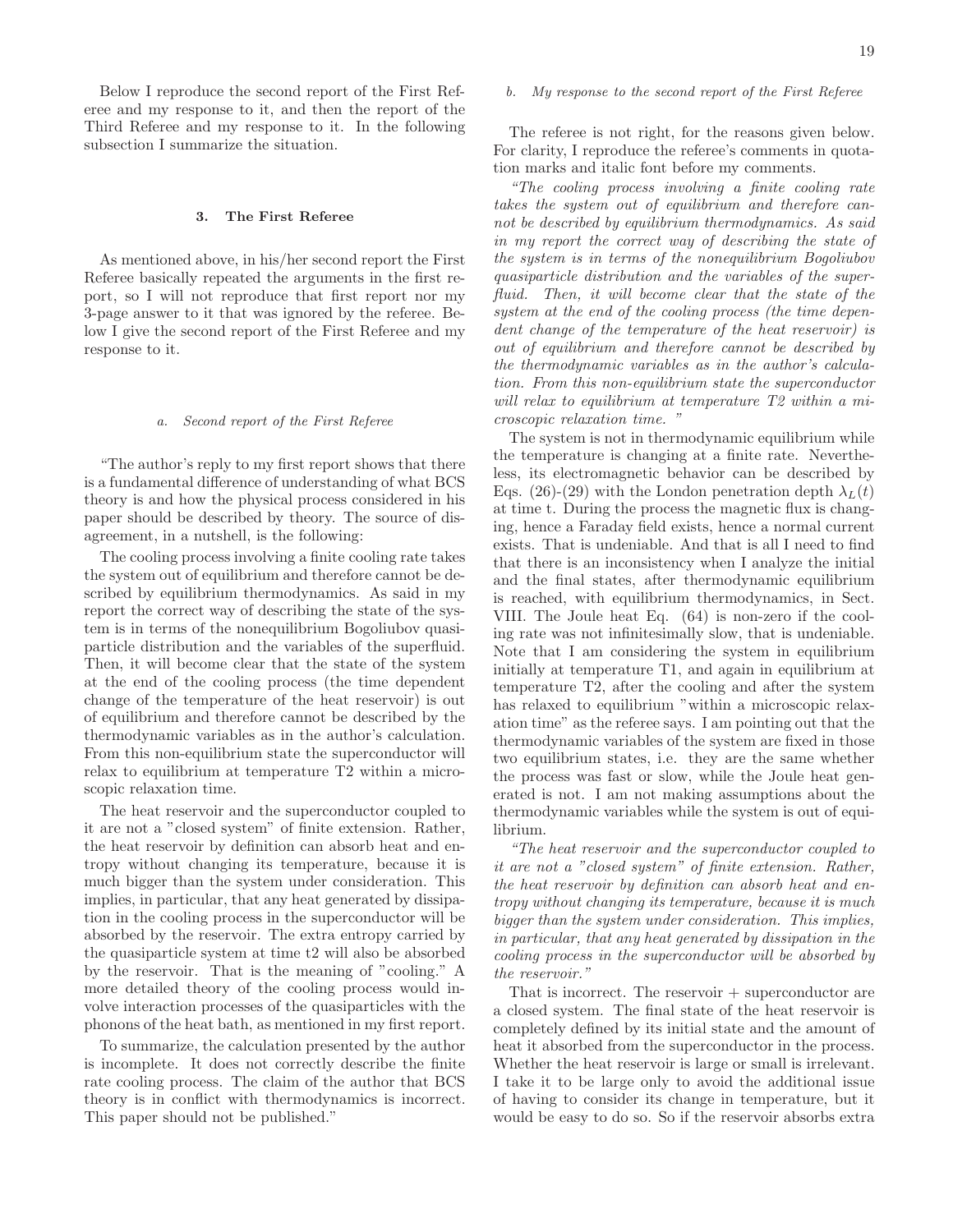heat generated by dissipation, it will end up in a different final state (with slightly higher temperature, or more than slightly higher if it is a small reservoir), with higher entropy, in contradiction with thermodynamics, as I explain in the paper.

The details of "interaction processes of the quasiparticles with the phonons of the heat bath" mentioned by the referee do not affect my arguments in any way.

In summary, I hope the referee will consider the above comments that show that his/her objections are unfounded.

# 4. The Third Referee

The Third Referee makes an interesting point, but I argue it is also wrong. Below I reproduce the report and my response.

### a. Report of the Third Referee

"In this paper, the author analyzes what happens in a cylindrical type-I superconductor in an external magnetic field when the temperature changes. Based on thermodynamic considerations he concludes that no entropy production should take place inside the sample during the process. On the other hand, from an analysis of the process within the two-fluid model he finds that the conventional theory does predict a finite amount of dissipation. Therefore he concludes that the conventional theory of superconductivity is incomplete.

I believe that this argument is not correct. In order to show this, let us consider a mechanical analogy of the process studied in this manuscript. Namely, let us consider a gas in a large container and let us take into account the effect of the gravitational field on the gas. We will be interested in the change of the entropy of the gas when its temperature changes from an initial value  $T_1$  to the final value  $T_2 < T_1$ . Following the discussion in the manuscript we will assume that, at the beginning, the gas and the reservoir are thermally insulated and both are in thermal equilibrium; at the end the gas and the reservoir are in full thermal contact and in equilibrium. If the process is infinitesimally slow, the change of the entropy of the combined system gas + reservoir (=universe) is  $\Delta S$ . However, if the process runs at a finite speed, there will be a macroscopic flow of matter in the system (the center of gravity of the gas will move down). There definitely exist geometries for which the flow will be inhomogeneous. In a viscous gas, an inhomogeneous flow will generate heat  $Q_J$  due to internal friction (see e.g. Landau-Lifshitz, Hydrodynamics, paragraph 49) which generates an additional contribution  $S_J$ to the total entropy change of the universe, which is completely analogous to the contribution of the Joule heat in a superconductor. Having observed this, let us follow the argumentation of the present manuscript: "However,

this does not make sense. Our system and the heat reservoir constitute our universe, their energy and entropy are functions of state, and the initial and final states in our process for both the system and the reservoir are uniquely defined. Therefore the heat transferred Q and the change in entropy of the universe S are uniquely defined. There is no room for either  $Q_J$  nor  $S_J$ . we have to conclude that the conventional theory is internally inconsistent, hence needs to be repaired or replaced." Unfortunately, in our example the conventional theory is the usual hydrodynamics.

This leads me to conclude that the above argumentation must be wrong, most probably in some subtle sense which I am not able to identify clearly. In any case, if the author were right then not only the theory of superconductivity would have to be revised.

In conclusion, I believe that the presented argument is incorrect and the paper should not be published."

# b. My response to the report of the Third Referee

The referee does not find a specific flaw in my argument. Nevertheless s/he is inclined to disbelieve it and so speculates that it "must be wrong, most probably in some subtle sense which I am not able to identify clearly." To "show this", s/he proposes a mechanical analogy that according to him/her would lead, with my reasoning, to the conclusion that hydrodynamics is wrong.

However the situation the referee proposes is not analogous to mine but qualitatively different. Consider a "thought experiment" where we don't allow the normal electrons to pick up momentum due to the Faraday electric field  $E_F$  while the temperature is changing. The system will reach the same final state, with no Joule heat generated. If instead we release the normal electrons and let them pick up momentum from  $E_F$ , Joule heat is generated. Instead, in the mechanical analogy of the referee if we prevent the gas molecules from flowing down while we cool, at the end of cooling we will have to release them and let them flow down, otherwise they dont reach the same final state. So the two situations are qualitatively different. For our situation, the "thought experiment" is of course realized by a system where the normal state resistivity is infinite. No Joule heat is generated in that case, yes in a system that is identical in every respect except its normal state resistivity is finite.

For the referee's example, imagine we cool a gas in a gravitational field at a fast rate, there will be entropy change due to the cooling and there will be also be entropy generated by macroscopic flow of matter and internal friction. The sum of those two entropies will be the same as the entropy change due to cooling at a very slow rate, where there is no entropy generation due to internal friction. There is no violation of thermodynamics nor hydrodynamics in the referee's example. Similarly, if we cool the system such that it temporarily develops a non-uniform temperature, there will be entropy gener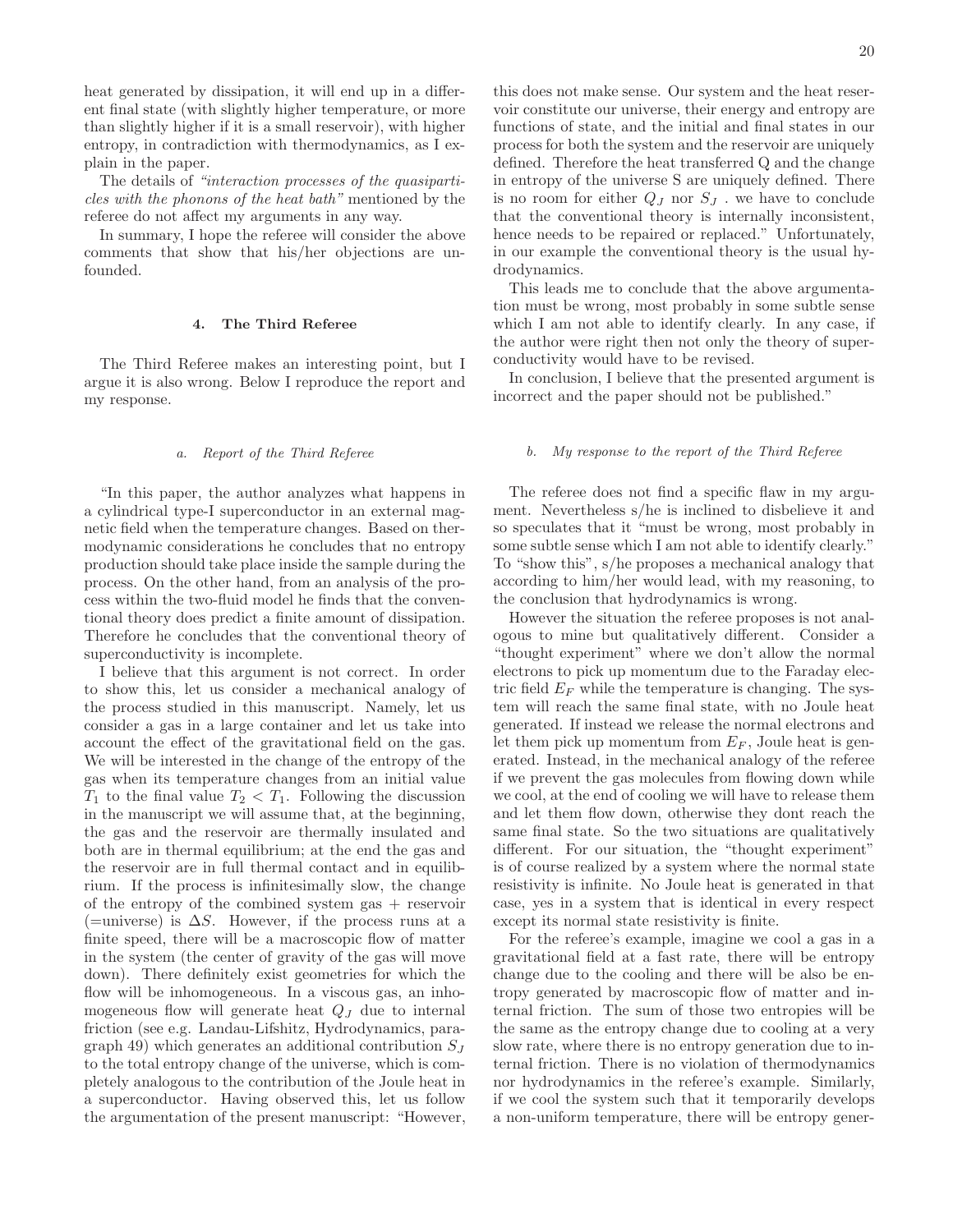ated due to heat flow that homogenizes the temperature, added to the entropy generated by the initial cooling, the sum of course will be the same as if we had cooled the system uniformly, assuming the final state reached is the same.

Because of this qualitative difference with my situation, I argue that the example proposed by the referee does not provide support to his/her speculation that "the presented argument is incorrect". I hope the referee will reconsider and agree that his/her analogy does not cast doubt on my argument.

If so, in the absence of another argument or analogy I hope the referee will agree that my paper should be published, so that the community at large can consider it, possibly find the "subtle sense" why it is wrong that the refeee is not able to identify, or agree that it is right as I am convinced it is.

Thank you for considering these comments.

### 5. Where we are now (Nov. 7, 2019)

The paper has been rejected twice by the Editor, upon the negative recommendations of three referees. It should be noted however that the three referees used entirely different arguments to justify their recommendation. To summarize:

Second Referee: the paper is wrong because "the superconducting condensate shorts the connection". As explained above, the referee is clearly wrong.

First Referee: the paper is wrong because "The heat reservoir and the superconductor coupled to it are not a "closed system"". As explained above, the referee is clearly wrong.

Third Referee: (paraphrasing) "The same arguments of the author for a gas in a gravitational field predict that hydrodynamics is wrong. Since hydrodynamics is right, the author is wrong." I say the referee's mechanical analogy is faulty, for the reason given above. This referee also said "This leads me to conclude that the above argumentation" (the one in my paper) "must be wrong, most probably in some subtle sense which I am not able to identify clearly."

Bottom line: nobody knows why my paper is wrong. I will be happy to concede my paper is wrong if somebody comes up with a coherent consistent argument that shows it's wrong. Till then, I am convinced my paper is right.

I invite readers to chime in, with papers or emails to me.

With respect to publication, I started the Phys. Rev. B appeals process. Stay tuned.

#### 6. What happened next (Dec. 4, 2019)

Today, the paper was rejected by the PRB editor for the third time, with the notification: "Your formal appeal of this manuscript has been evaluated by an Editorial Board Member. The EBM advises us not to publish in Physical Review B, and we accept this advice. Your appeal has been considered, and our decision to reject is maintained. This concludes the scientific review of your manuscript."

The EBM made a thoughtful review of the paper, the referees' reports and my responses. With respect to the second referee, the EBM concluded: "I agree with the author that this statement does not apply to the situation considered, and therefore is not a valid critique". With respect to the third referee, the EBM concluded "The author has pointed to important differences between his case and the one constructed by the referee, and I tend to agree with the author." SFSG!

Sadly, with respect to the first referee, the EMB concluded:

"I tend to side with the first referee...Here is where I think the flaw is: The author assumes that the heat reservoir is infinite (because he assumes that its temperature is not changed), but at the same time talks about a final state of the reservoir and an associated entropy. I think this is problematic, and this has been clearly pointed out in the first referee's second report. If the author were to assume a finite "heat reservoir", then its temperature change would depend on the cooling rate of the process, and hence no contradiction would arise. If the author thinks otherwise, then he should extend his argument with a clean calculation involving a finite reservoir."

And, because of that, the EBM's overall conclusion was "Taken together, I do not feel in the position to overrule the collective vote of the referee, and hence I support the rejection of the paper."

One might have thought that a thoughtful editor might have invited the author to "extend his argument with a clean calculation involving a finite reservoir" instead of concluding the scientific review of the manuscript. I guess you don't qualify to become a PRB editor if you think that way.

#### 7. Where we are now (Dec. 4, 2019)

I just wrote to the PRB editor pointing out that in fact I had explained in my response to the first referee what was wrong with his/her argument and why my argument also applied to a finite reservoir (see above Sect. 3b near the end). I also told him that I had in fact submitted such a "clean calculation" to PRL already a month ago, in response to a referee report (probably the same referee) on a short version of this paper that I had submitted earlier to PRL (which is also going through appeals process). I reproduced that clean calculation for the editor, as given below, asking the editor to have it considered by the EBM:

## "Clean calculation"

"Following common practice, I assumed the "reservoir" is substantially larger than the system only for simplicity,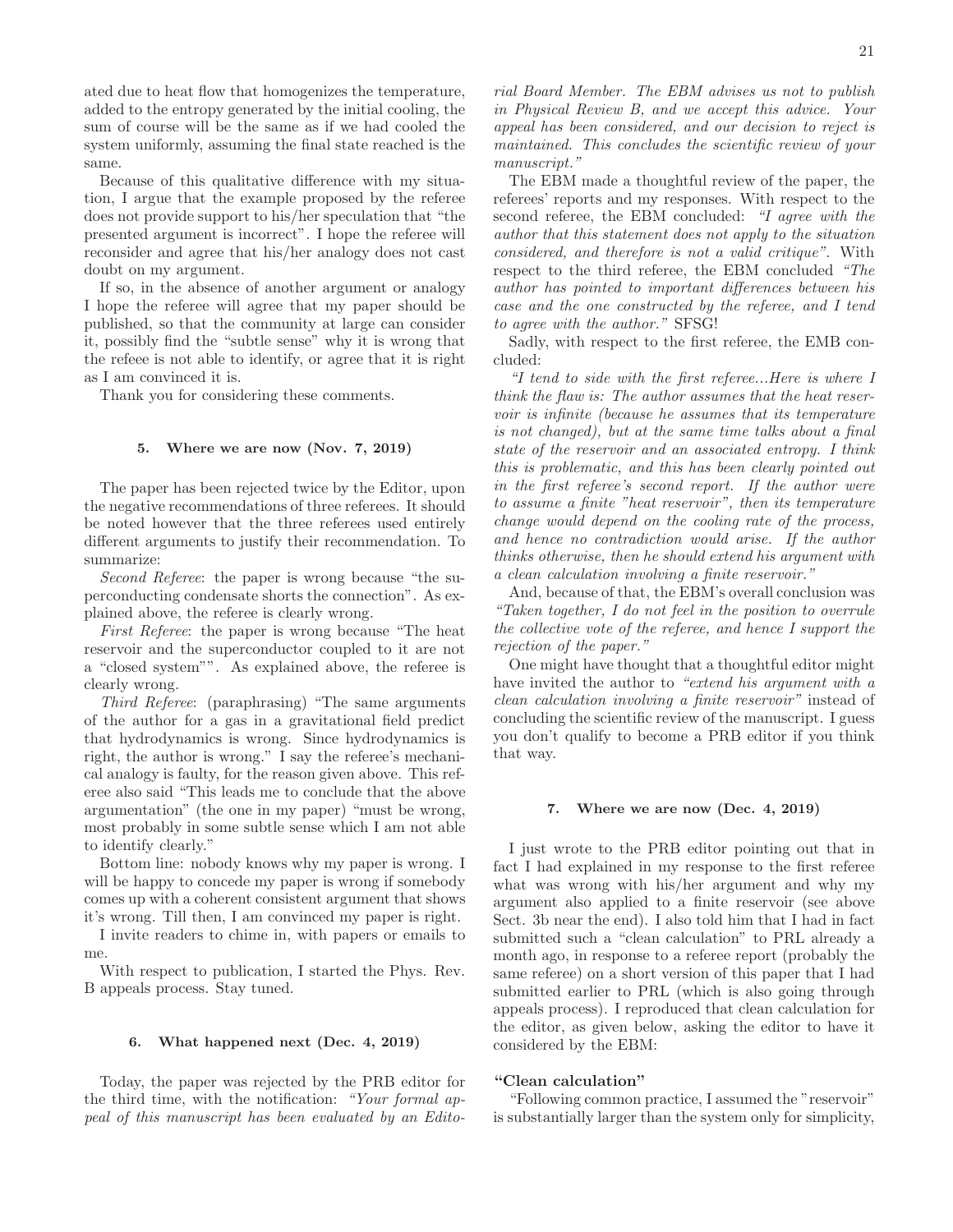so I don't have to worry about how much its temperature changes. But there is no reason to do that. The system starts at temperature  $T_1$ , the (finite) "reservoir" starts at temperature  $T_2 < T_1$ , when they have reached thermal equilibrium they will both attain temperature  $T_3$ , with  $T_2 < T_3 < T_1$ . If the "reservoir is large,  $T_3$  will be very close to  $T_2$ , if not it will not, but it doesn't matter. The key point is that the value of  $T_3$  cannot depend on whether Joule heat was generated or not, by conservation of energy.

Let me prove it cleanly. Energy is a function of state. So the energy of the system at temperatures  $T_1$  and  $T_3$ are fixed, so are the energies of the "reservoir" at temperatures  $T_2$  and  $T_3$ . The "system plus "reservoir"" is the universe, there is nothing else. So by conservation of energy

$$
E_{sys}(T_1) + E_{res}(T_2) = E_{sys}(T_3) + E_{res}(T_3)
$$
 (B1)

If, by having the process go at different speed, with different Joule heat generated, the system plus reservoir would attain an equilibrium temperature  $T_4$ , we would have by conservation of energy

$$
E_{sys}(T_1) + E_{res}(T_2) = E_{sys}(T_4) + E_{res}(T_4)
$$
 (B2)

Therefore combining (B1) and (B2),

$$
E_{sys}(T_3) + E_{res}(T_3) = E_{sys}(T_4) + E_{res}(T_4)
$$
 (B3)

hence from (B3)

$$
E_{sys}(T_3) - E_{sys}(T_4) = E_{res}(T_4) - E_{res}(T_3)
$$
 (B4)

If  $T_3$  is not identical to  $T_4$ , this equation ((B4)) implies that either the system or the reservoir have a negative heat capacity. I.e. for example, if  $T_3 > T_4$  and the left side of (B4) is positive, the right side is positive hence  $E_{res}(T_3) - E_{res}(T_4)$  is negative, hence the 'reservoir' has negative heat capacity. But thermodynamic systems with negative heat capacity can't exist.

Therefore,  $T_3 = T_4$ . Therefore, system plus the (finite) 'reservoir' have to reach a unique final equilibrium temperature, independent of how much Joule heat is generated in the process. All the arguments in my paper apply to the system plus reservoir reaching a unique final temperature  $T_3$  with  $T_2 < T_3 < T_1$ . Therefore the criticism of the first referee is invalid."

### 8. What happens next (Dec. 4, 2019)

I have no idea. Technically, after an appeal is rejected the only recourse left for the author is to request that the case be reviewed by the Editor in Chief of the American Physical Society, Dr. Michael Thoennessen. "Such an appeal must be based on the fairness of the procedures followed, and must not be a request for another scientific review. The questions to be answered in this review are: Were our procedures followed appropriately and did the

paper receive a fair hearing? A decision by the Editor in Chief is the final level of review."

I am hoping that the editor will reverse the decision to reject the appeal and have the EBM consider my response, lest I will be forced to argue to the Editor in Chief and who knows maybe ultimately to the Supreme Court that the paper did not receive a "fair hearing" because a fair hearing means thoughtful decisions by thoughtful editors rather than mindless going by the book.

Stay tuned, or better yet consider chiming in with your thoughts on these issues.

## 9. December 13, 2019

On December 5, the Editor declined to send my "clean calculation" to the EMB for reconsideration, and said my only remaining recourse was a final appeal to the APS Editor in Chief (EIC). I did so on December 6, explaining the situation.

Today, I read on the Phys. Rev. website that my appeal to the EIC was denied, so my paper is "Not under active consideration". I have not been told on which grounds my appeal to the EIC was denied, apparently under APS policy the author is informed by hard copy mail and not by email, and I have not received any hard copy mail.

Meanwhile, I had also communicated directly by email with the EBM, and sent the EBM my "clean calculation" on December 4. On Dec. 12 the EBM wrote to me "Of course your argument concerning the unique final temperature is correct, and I was wrong in this respect." Recall (see Sect. 6) that this was the only reason cited by the EBM to recommend against publication of my paper.

The EBM suggested that I include in the paper an explanation for why the final state is unique and the paradox exists for a finite reservoir, and I did that, see next to last paragraph in Sect. VIII. I sent the updated paper to the EBM asking for comments, but did not get a response.

To summarize: the paper has gone through all levels of appeals and rejected for publication in Phys. Rev. B by the Editor in Chief. The grounds:

(1) The second referee recommended against publication. Both the first referee and the third referee and the EBM agreed that the physics argument given by the second referee was wrong.

(2) The third referee recommended against publication. The EBM judged that the reason for the third referee to do so was not valid.

(3) The first referee recommended against publication. The EBM first sided with the first referee and recommended against publication, later agreed (in private communication to me) that in fact the single argument of the first referee to recommend against publication was wrong.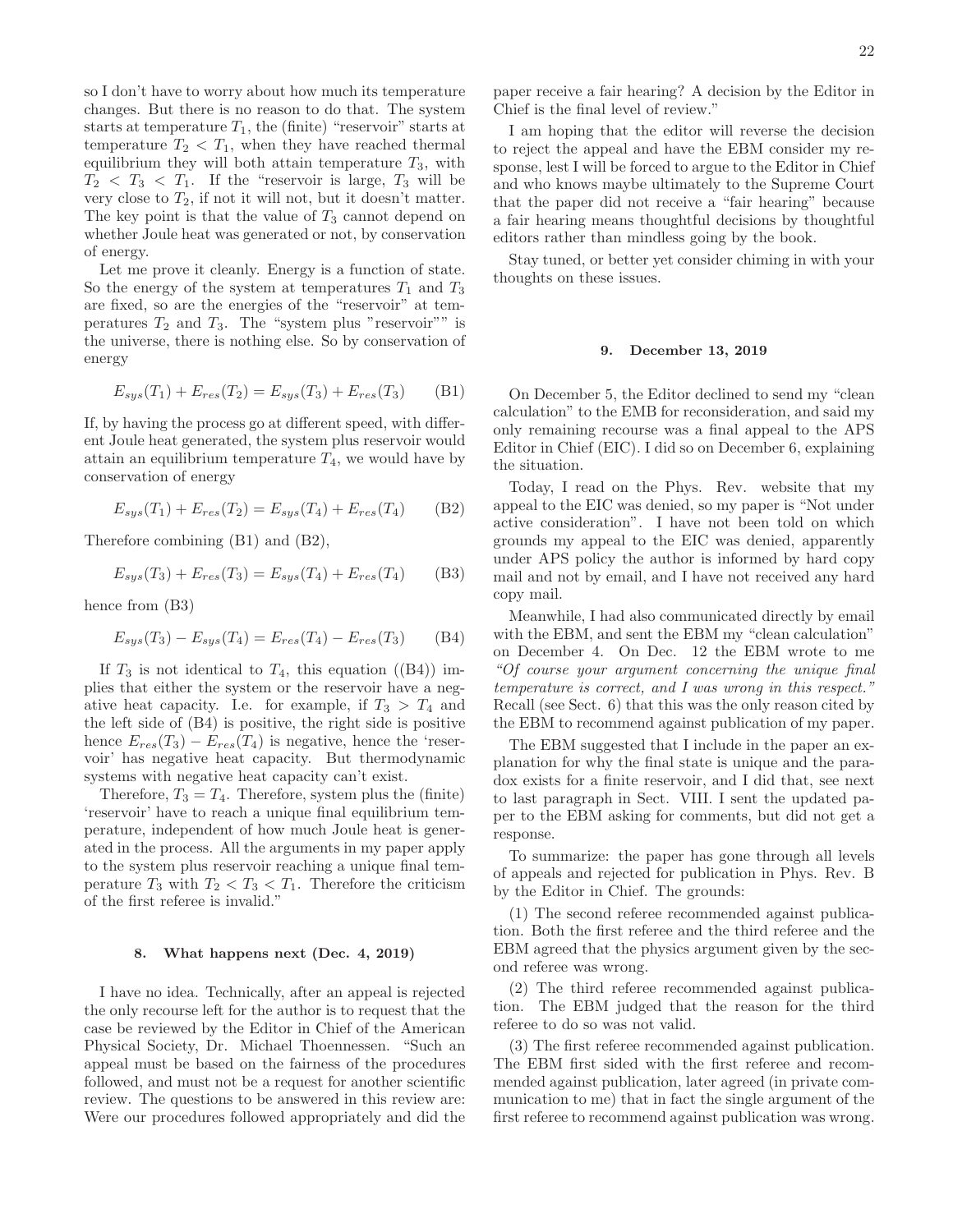### 10. December 19, 2019

On Dec. 13 I spoke with the editor over the phone and told him that I had communicated with the EBM and that the EBM had agreed that the first referee was mistaken. The editor told me that communicating with the EBM was a procedural violation. Nevertheless, he said he would write to the EBM about it.

On Dec. 17, the EBM wrote to me telling me of having been contacted by the PRB editor and that "I sent him a message explaining the state of affairs just now. I did not give an explicit recommendation on whether or not the paper should be published."

Later that day, I received a message from the editor telling me that he had received a letter from the EBM and that "this case is rather unusual in several respects" and that he would discuss it with others and contact me by the end of the week.

I have not heard back yet.

### 11. December 20, 2019

On Dec 20, 2019, at 07:54, prb@aps.org wrote: Re: BG14421

Thermodynamic inconsistency of the conventional theory of superconductivity

by J. E. Hirsch

# Dear Dr. Hirsch,

I have discussed this case with several of my colleagues in PRB. We regret that we will not be able to accept this manuscript for publication.

The review process is PRB is limited to two rounds. In the course of these two rounds, all three referees who evaluated this manuscript returned negative reports. The Editorial Board Member who considered your appeal, (name), initially rejected the manuscript. The manuscript was then appealed to the Editor in Chief who supported the decision not to accept it. Our standard protocol is that the decision of the Editor in Chief is final.

You contacted Dr.(name of EBM) separately providing a response to his comments. That private communica-

- <span id="page-22-0"></span>[1] C. J. Gorter, "Theory of Supraconductivity", Nature 132[, 931 \(1933\);](http://www.nature.com/nature/journal/v132/n3346/abs/132931b0.html) C.J Gorter and H Casimir, "On supraconductivity I", Physica 1[, 306 \(1934\).](http://www.sciencedirect.com/science/article/pii/S0031891434900379)
- <span id="page-22-1"></span>[2] M. Tinkham, "Introduction to superconductivity", Mc-Graw Hill, New York, 1996.
- <span id="page-22-2"></span>[3] J. E. Hirsch, 'What is the speed of the supercurrent in superconductors?', [arXiv:1605.09469 \(2016\).](http://arxiv.org/abs/1605.09469)
- <span id="page-22-3"></span>[4] N. Rostoker, *Phys. Rev.* **88**[, 952 \(1952\).](http://journals.aps.org/pr/abstract/10.1103/PhysRev.88.952)
- <span id="page-22-4"></span>[5] J.E. Hirsch, "Momentum of superconducting electrons and the explanation of the Meissner effect", Phys. Rev. B 95[, 014503 \(2017\).](http://journals.aps.org/prb/abstract/10.1103/PhysRevB.95.014503)
- <span id="page-22-5"></span>[6] J.E. Hirsch, "Entropy generation and momen-

tion can not be considered as part of our normal review process, as it happened without our knowledge or involvement, and after a rejection by the Editor in Chief. Dr. (name of EBM) was persuaded by your response to the one argument he focused on in his formal report, but in his followup letter to us he did not provide a definitive recommendation to publish the paper by leaving the decision to the editors.

I appreciate that this is not the outcome you were hoping for, but after the end of the review process, we still do not have a single referee who strongly recommends publication. Given that the review process in PRB is centered around the advice of the referees, we regrettably conclude that the Physical Review B is not the appropriate journal for this manuscript.

Yours sincerely, (name) Associate Editor Physical Review B Email: prb@aps.org https://journals.aps.org/prb/

 $\frac{1}{\sqrt{2}}$  , and the contract of  $\frac{1}{\sqrt{2}}$  , and  $\frac{1}{\sqrt{2}}$  , and  $\frac{1}{\sqrt{2}}$  , and  $\frac{1}{\sqrt{2}}$  , and  $\frac{1}{\sqrt{2}}$ 

In other words: "PRB is centered around the advice of the referees". The three referees PRB consulted gave physics reasons that partially contradicted each other. The EBM judged that each one of the physics reasons given by the three referees was wrong. Nevertheless, PRB followed the advice of those three referees without seeking further opinion, after a 5 months 'review' process.

That is how Physical Review B contributed to APS's mission to advance and diffuse the knowledge of physics in this case.

## Acknowledgments

The author is greatly indebted to Tony Leggett for motivating him to consider this problem and for extensive and stimulating discussions on it and related problems. He is also grateful to Bert Halperin for extensive and stimulating discussions on this and related problems.

tum transfer in the superconductor to normal phase transformation and the consistency of the conventional theory of superconductivity", [Int. J. Mod. Phys. B, Vol. 32, 1850158 \(2018\)](https://www.worldscientific.com/doi/10.1142/s0217979218501588) .

- <span id="page-22-6"></span>[7] M. von Laue, "Theory of Superconductivity", Academic Press, New York, 1952.
- <span id="page-22-7"></span>[8] Reference [\[2](#page-22-1)], Sects. 2.5, 3.10.
- <span id="page-22-8"></span>[9] F. Reif, "Fundamentals of statistical and thermal physics", McGraw-Hill, New York, 1965, Chpt. 11.
- <span id="page-22-9"></span>[10] J. E. Hirsch, "Dynamics of the normal−superconductor phase transition and the puzzle of the Meissner effect", [Annals of Physics](http://www.sciencedirect.com/science/article/pii/S0003491615002882) 362, 1 (2015).